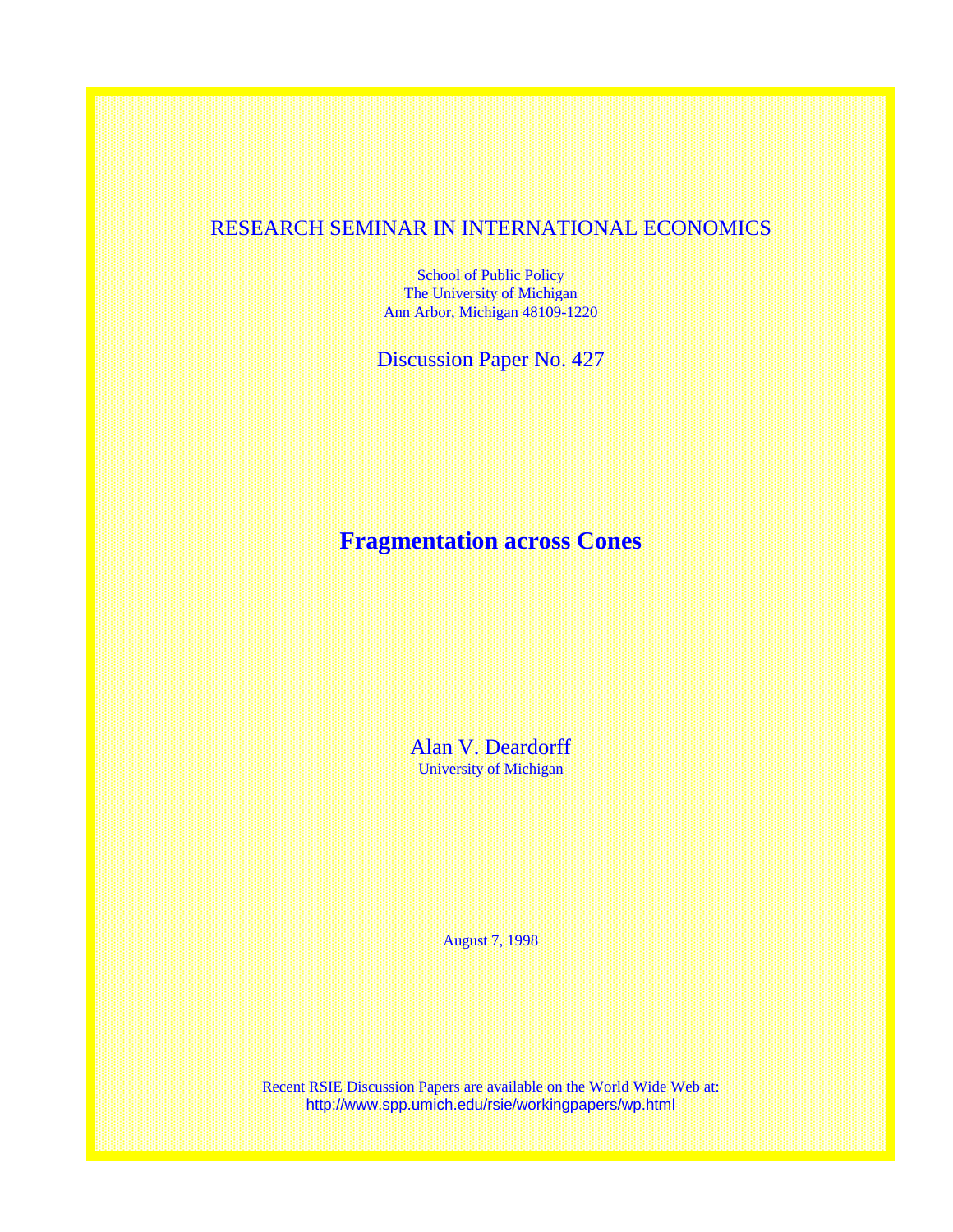## **Fragmentation across Cones**

**Alan V. Deardorff**

## **The University of Michigan**

Paper presented at a conference on "Globalization and International Trade", Bürgenstock, Switzerland, July 9-11, 1998

August 7, 1998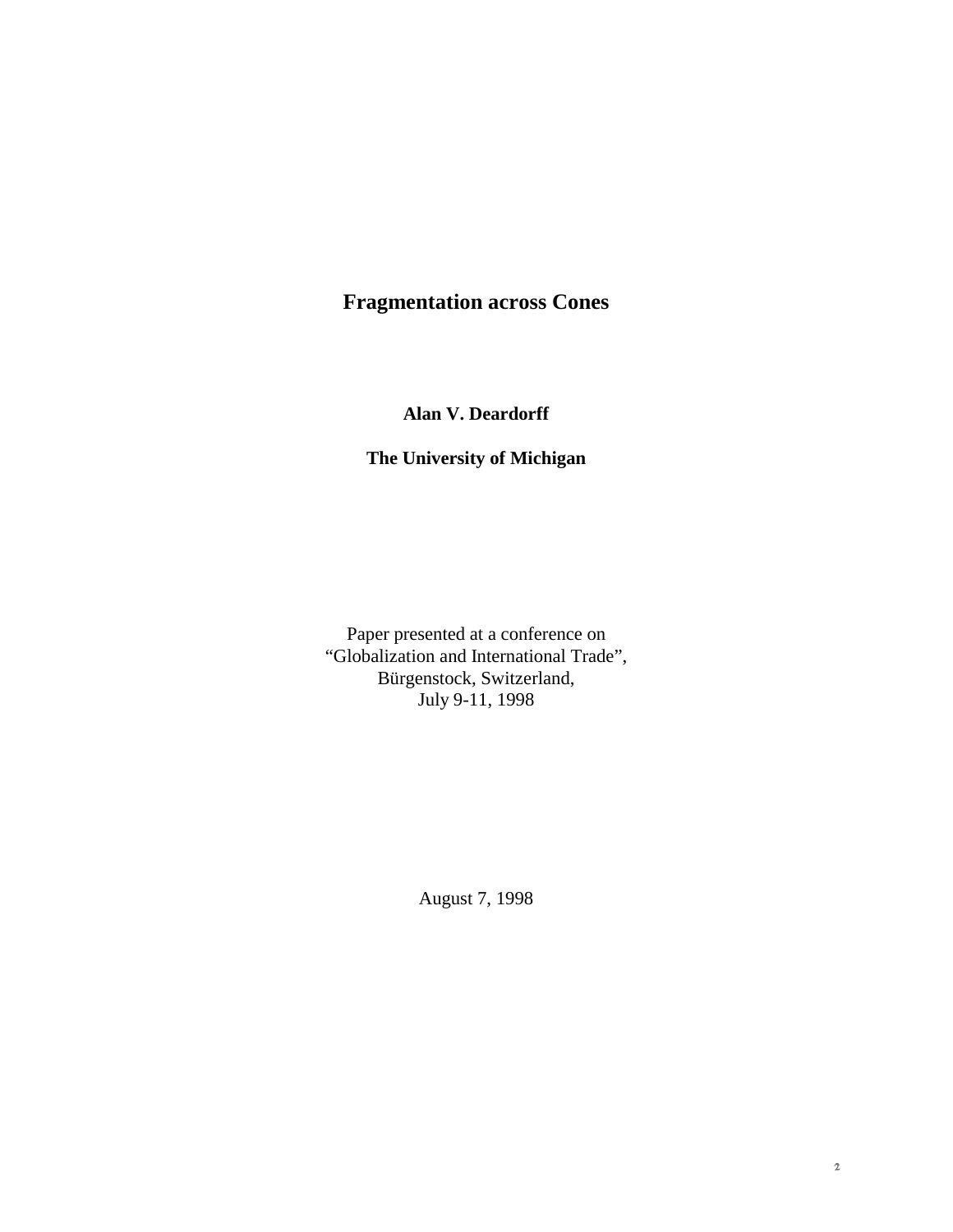Paper: frag2.doc

#### **ABSTRACT**

### **Fragmentation across Cones**

#### **Alan V. Deardorff**

#### **The University of Michigan**

This paper examines the effects of fragmentation across cones of diversification in the Heckscher-Ohlin model of international trade. Fragmentation is defined as the splitting of production processes into parts that can be done in different countries. Such fragmentation may occur in a world of factor price equalization (FPE) only if it is costless, and even then it is uninteresting. It becomes more important in a world without FPE, where countries operate in different diversification cones. In that case even costly fragmentation (which uses more resources than the original) may be able to produce a good at a lower cost than the original unfragmented technology, if it can take advantage of different factor prices in different countries. The paper shows when this will be the case, then goes on to examine the effects of fragmentation on factor prices. It is already known that introduction of fragmentation can lead to FPE when FPE did not obtain initially. But it need not do so, and the paper explores the directions of the effects on relative factor prices when they do not become equalized. It turns out that factor prices may actually be driven further apart by fragmentation. This is suggested diagrammatically, and also shown more formally for the case of Cobb-Douglas preferences and technologies.

**Keywords:** Fragmentation **Correspondence:** Trade and Factor Markets

**JEL Subject Code:** Department of Economics F11 Neoclassical Trade Models University of Michigan

Alan V. Deardorff Ann Arbor, MI 48109-1220

Tel. 313-764-6817 Fax. 313-763-9181 E-mail: alandear@umich.edu www.econ.lsa.umich.edu/~alandear/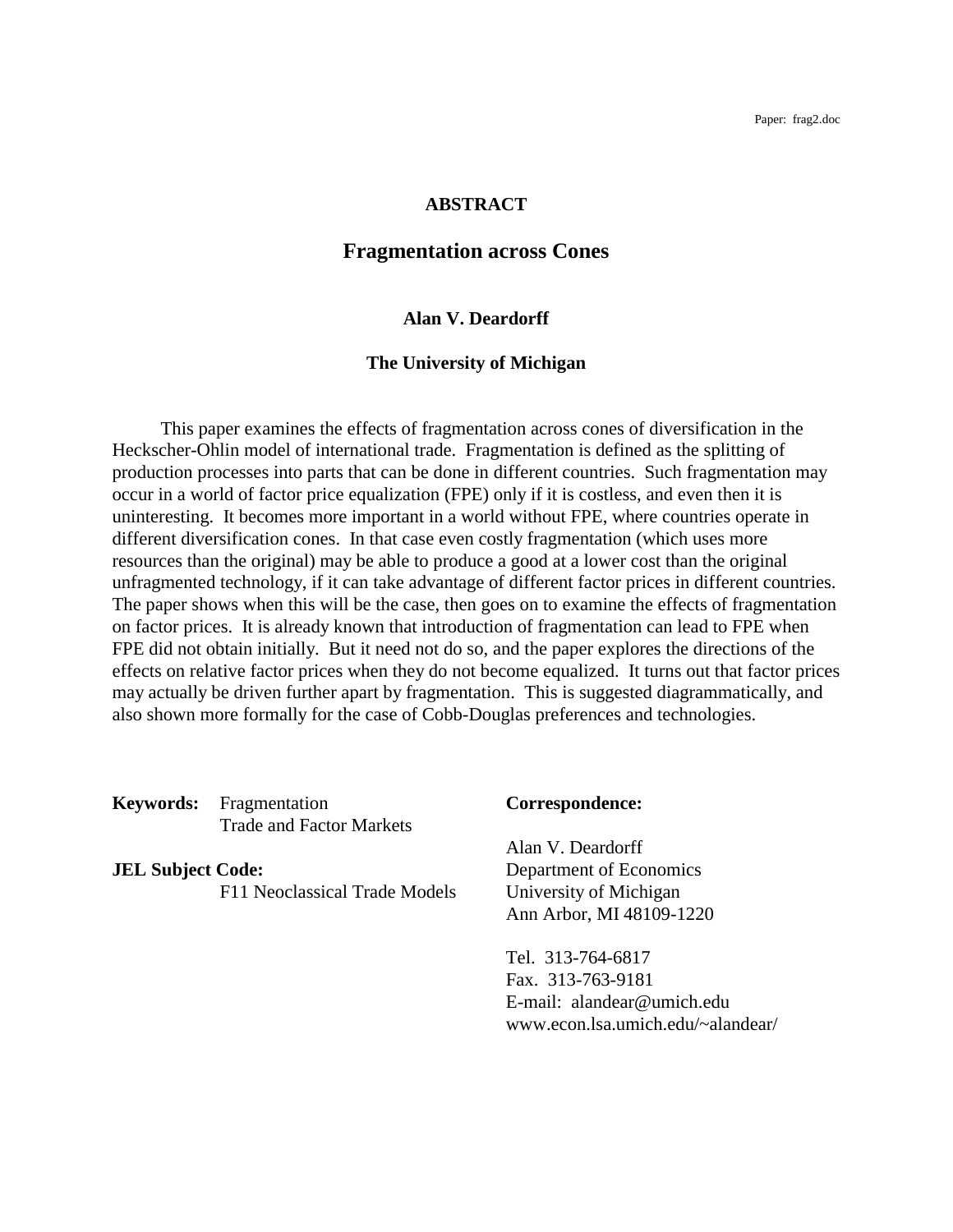## **Fragmentation across Cones\***

**Alan V. Deardorff The University of Michigan**

#### **I. Introduction**

The subject is still fragmentation, as it was in an earlier paper motivated by the previous conference in this series.<sup>1</sup> This time I want to explore further how fragmentation may matter for the prices of factors. This question is most interesting in the context of a Heckscher-Ohlin trade model in which factor prices are *not* equalized by trade, especially if this is due to the countries having sufficiently different factor endowments to make factor price equalization (FPE) impossible.<sup>2</sup> In such a world, with a large number of both goods and countries (but only two factors, to keep things manageable), goods and countries fall into two or more cones of specialization.<sup>3</sup> Within these cones, countries share identical factor prices, but between cones they do not. Fragmentation either will not occur, or is not particularly interesting, within these cones. Therefore I will look primarily at fragmentation across cones.

 $\overline{a}$ 

<sup>\*</sup> My greatest thanks to Arvind Panagariya, with whom I discussed the issues addressed in this paper and who helped me to see the results and the topic more clearly. My thanks also to Sven Arndt, Ron Jones, and Henryk Kierzkowski who got me started on this topic, and to Chong Xiang and Chul Chung who have helped me to clarify these ideas.

 $<sup>1</sup>$  See Deardorff (1998).</sup>

 $2^{2}$  See Deardorff (1994) for clarification of just how factor endowments must differ in order for FPE to be impossible.

 $3$  See Deardorff (1979).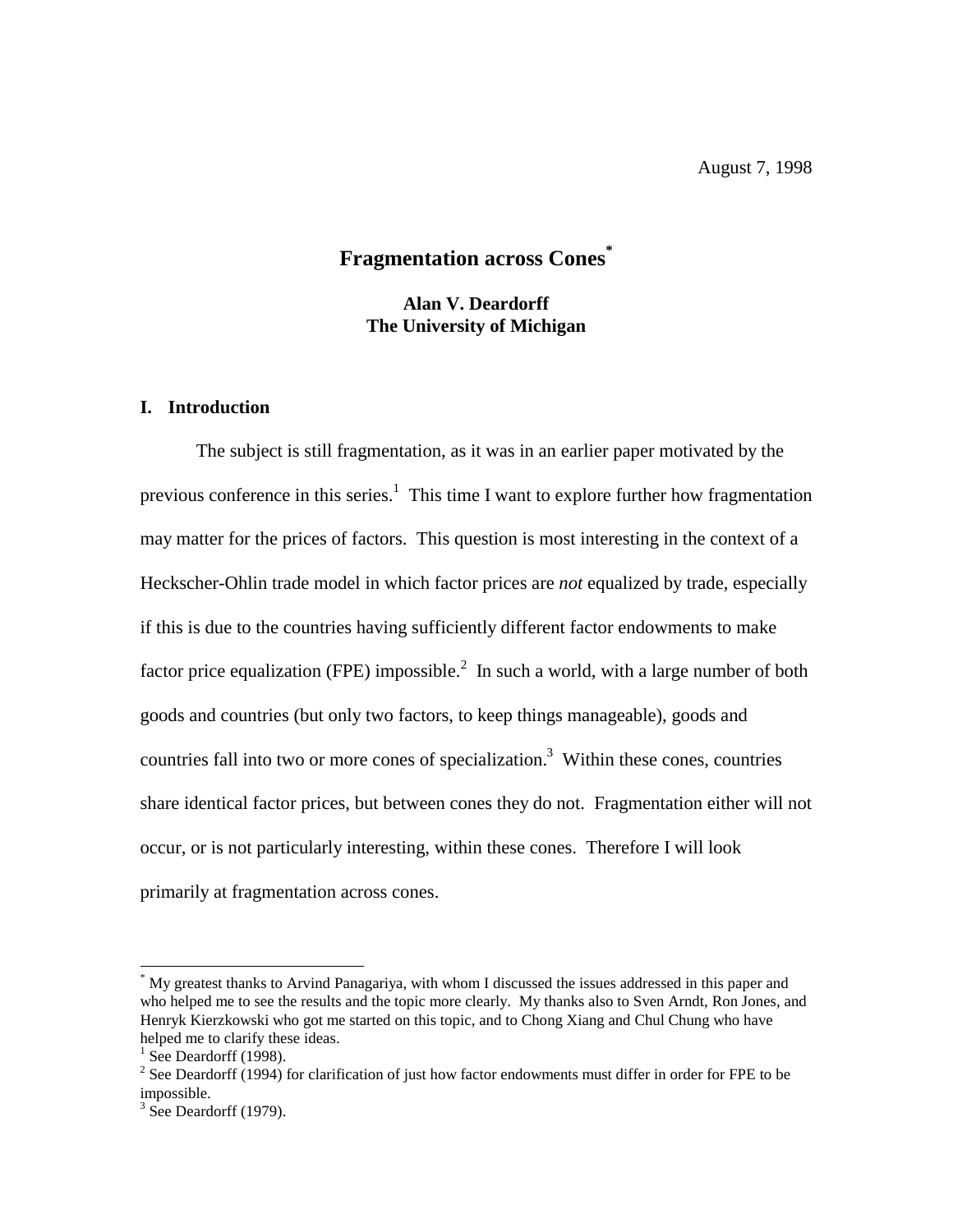In Section II I begin by examining the circumstances under which a new fragmentation technology will be used. There are no surprises here, and the purpose is mainly just to clarify the context of the analysis. A fragmentation technology will be used, under free trade, only if the cost savings from producing fragments in countries with different factor prices are large enough to offset any need for additional resources. In the two-factor model, a relatively simple geometric construction can determine whether or not this is the case. The section also briefly considers the role of tariffs, which can both prevent and stimulate fragmentation depending on whether and where tariffs are imposed on intermediate and final goods.

Sections III and IV provide results that may be more unexpected. Both ask how fragmentation will affect factor prices. In Deardorff (1998) I noted that fragmentation in some sense increases the likelihood of FPE, and indeed it is quite possible that fragmentation will in fact bring factor prices across countries closer together, and even equalize them. However, in a world of many goods, the introduction of a single fragmentation technology is unlikely to accomplish that. The question then becomes whether fragmentation necessarily brings factor prices closer together across countries, and the answer is no. Instead, the direction of change of relative factor prices in each cone depends systematically on how the factor proportions of fragments compare to the average factor intensities within the cones where the fragments are produced.

The analysis in Section III is entirely graphical, and it is also to some extent impressionistic, since the graphs do not really enable one to nail down exactly what factor prices will be after conditions change. In Section IV, therefore, I examine the same issue more explicitly, but in the context of a special case of the model in which all preferences

 $\hat{2}$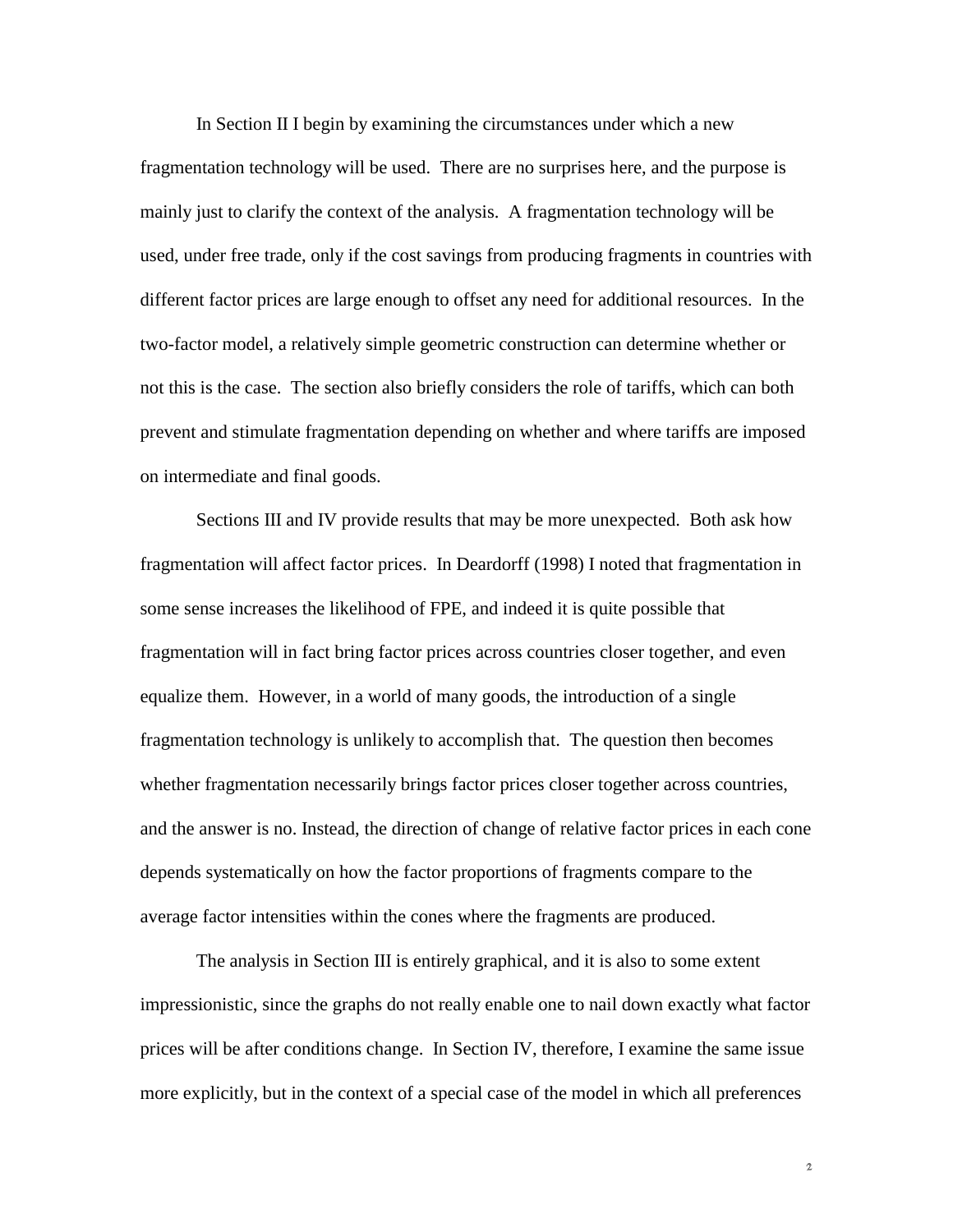and technologies are Cobb-Douglas. In this context it is feasible to express factor prices under free trade in terms of the intensities of use of the factors in producing industries. From that it is possible to show more explicitly that relative factor prices can be pushed further apart by fragmentation.

#### **II. When Does Fragmentation Happen?**

Consider two countries, or groups of countries, with different factor prices under free trade. Unit isocost lines for both countries are shown in Figure 1 as lines ACD for the labor-abundant country, which I will call South, and BCE for the capital abundant country, North.

As discussed in Deardorff (1979), with free trade we can identify which country will produce each (final) good by finding prices that place the good's unit value isoquant (the isoquant for producing one dollar's worth of that good) just tangent to the outermost, or envelope, of the two isocost lines. As a result, all of the goods that capital-abundant North produces will be more capital intensive than all of the goods that South produces, with the possible but not necessary exception of a good whose unit-value isoquant is tangent to both isocost lines on either side of their intersection at point  $C<sup>4</sup>$ . Since if there are many goods most are therefore not produced in both countries, I will consider only goods that are produced in only one. One such is good X, whose unit value isoquant is shown in the figure.

Now suppose that fragmentation of the technology for producing X becomes possible. That is, there now exist two different factor combinations (or sets of them) that

 $\overline{\mathcal{S}}$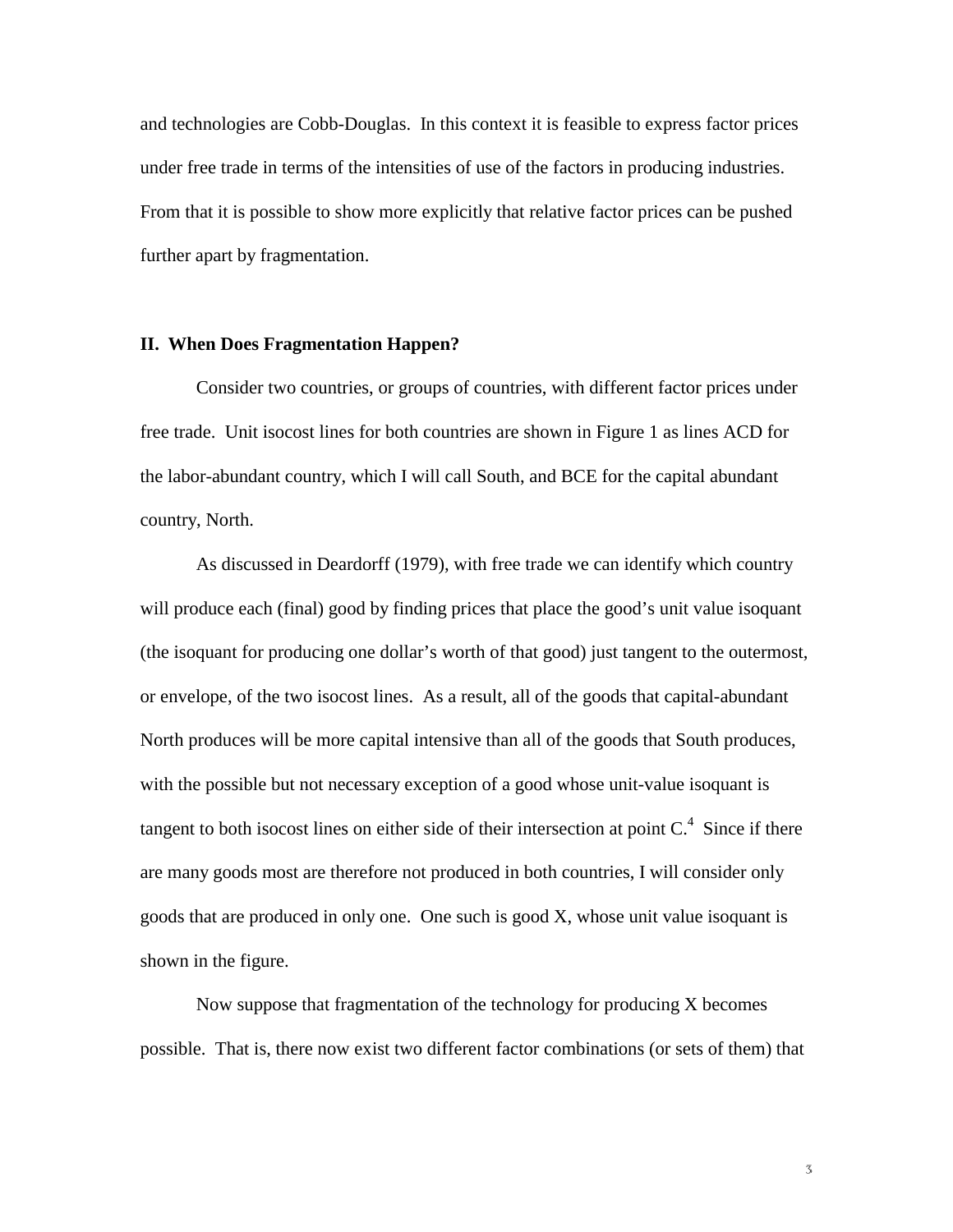together permit production of the same amount of good X given by the isoquant. When will these fragments be used instead of the original technology? I will assume in this section that good X and its fragments constitute a sufficiently small part of the total economies that changing to the fragmented technology will not cause a noticeable change in the factor prices in either country. Such changes will instead be the topic of Section III.

If the fragments of technology together were to use a smaller amount of the factors than the original one, then of course they would necessarily be used somewhere, perhaps both of them in the same country as before. As discussed in Deardorff (1998), that possibility is really a combination of both technological improvement and fragmentation, and I will not consider it here. Instead, I will assume always in this paper that fragmentation uses at least a much resources as the unfragmented technology. Therefore, fragmentation is at best only costless, and in general it will be costly in terms of resources used, if it requires larger amounts of factors. I will consider both cases in this section.

#### *Costless Fragmentation*

Consider, then, costless fragmentation. When and where will it be used? Suppose in Figure 1 that the same amount of good X produced by the isoquant  $X=1/p_x$  can now also be produced using one fragment that requires the vector of factors shown as OZ and another fragment that requires the vector  $ZY$ .<sup>5</sup> These are constructed in this case to

 $\frac{1}{4}$ <sup>4</sup> For there to be more than one such good there would have to be factor-intensity reversals, which I assume here do not exist.

 $<sup>5</sup>$  For simplicity I will take the fragments to be Leontief fixed-coefficient technologies. If substitution is</sup> possible, that can only make the use of the fragments more attractive. However it somewhat complicates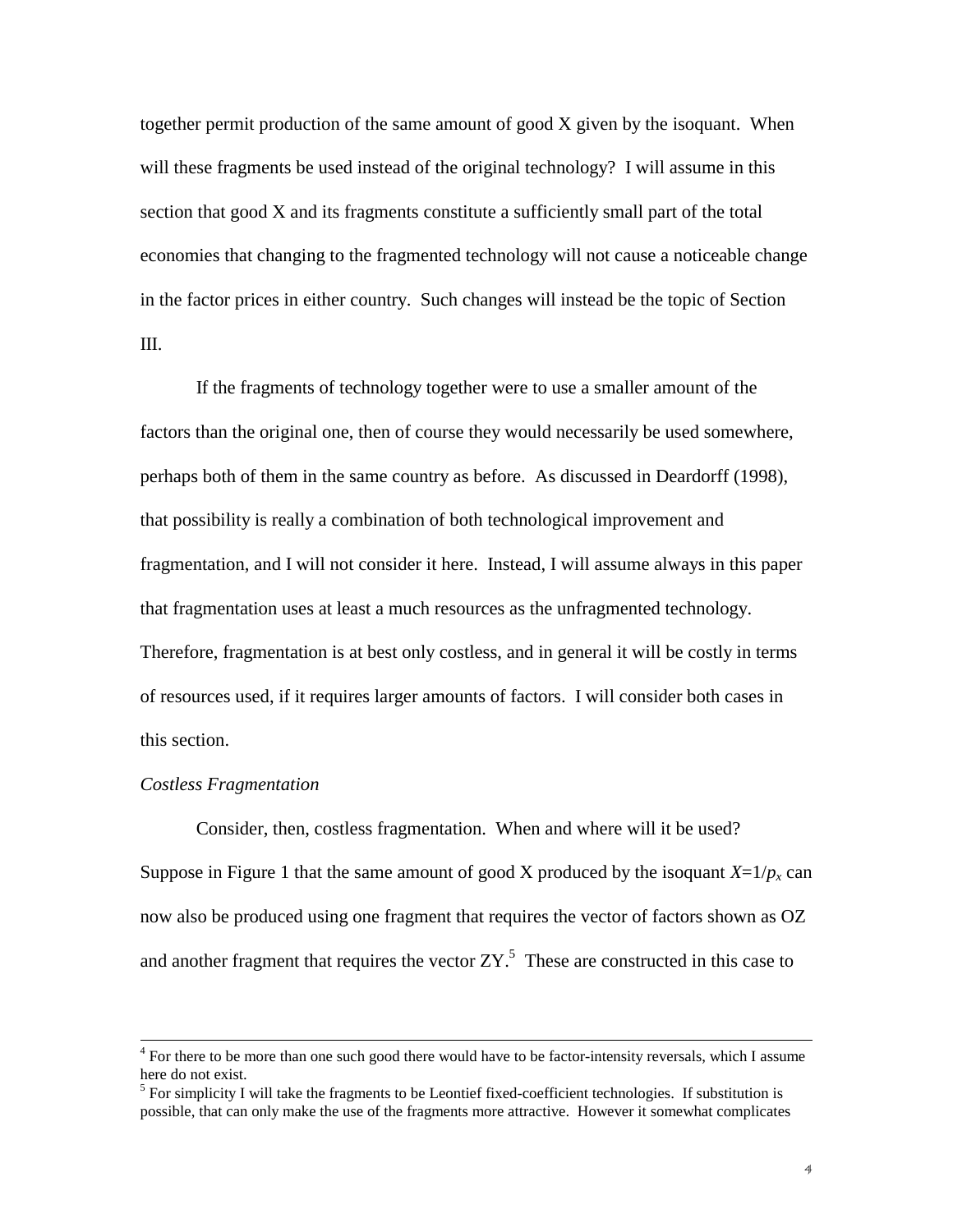add to exactly the same factors that were being used before in South, where good X was produced. Therefore producers in South could switch to the fragmented technology and it would do them no harm, but it would also do them no good.

But note that of the fragments drawn, one, OZ, would not have been produced in South if it had been a final good, since its capital-labor ratio is above the cutoff given by the intersection of the two isocost lines at  $C<sup>6</sup>$ . Therefore we expect that if this particular fragmentation opportunity arises, fragment OZ will be used in North, not South.

That is indeed the case, and costs will fall as a result, as can be verified by the rest of the construction in Figure 1. First draw a new pair of isocost lines, A'C'D' and B'C'E', parallel to ACD and BCE respectively, but both contracted inward toward the origin by the same proportion, and such that the outermost of the shrunken pair passes through the tip of the arrow, OZ. Since the original isocost lines showed the combinations of factors in the two countries worth one dollar, these new ones show the combinations worth some other amount, in this case the cost of producing the fragment OZ in North.<sup>7</sup> Since A'C'D' is an isocost line, all other points on it cost the same in North, including point C', which therefore represents the cost of producing fragment OZ in both North and South. If we now add the other fragment, ZY, to this, we get a bundle of factors that costs the same, in South, as the combined fragmented technology when part of it is used in North. That is, draw vector C'Y' equal in length and direction to ZY,

 $\overline{a}$ 

the analysis of where a fragment will be produced, since the relevant vectors in each country are those that minimize costs at the country's factor prices.

 $6$  That is, for the output of the fragment OZ to be produced in South, its price would have to place a unit value isoquant corresponding to OZ tangent to ACD. But at that price, anyone producing it in North would earn a positive profit. Hence, the equilibrium (zero-profit) price for such a fragment is lower, and it would not be produced in South without protection.

<sup>&</sup>lt;sup>7</sup> If shrinking the isocost lines to OZ had hit OZ in segment A'C', then this would be the cost of producing the fragment in South.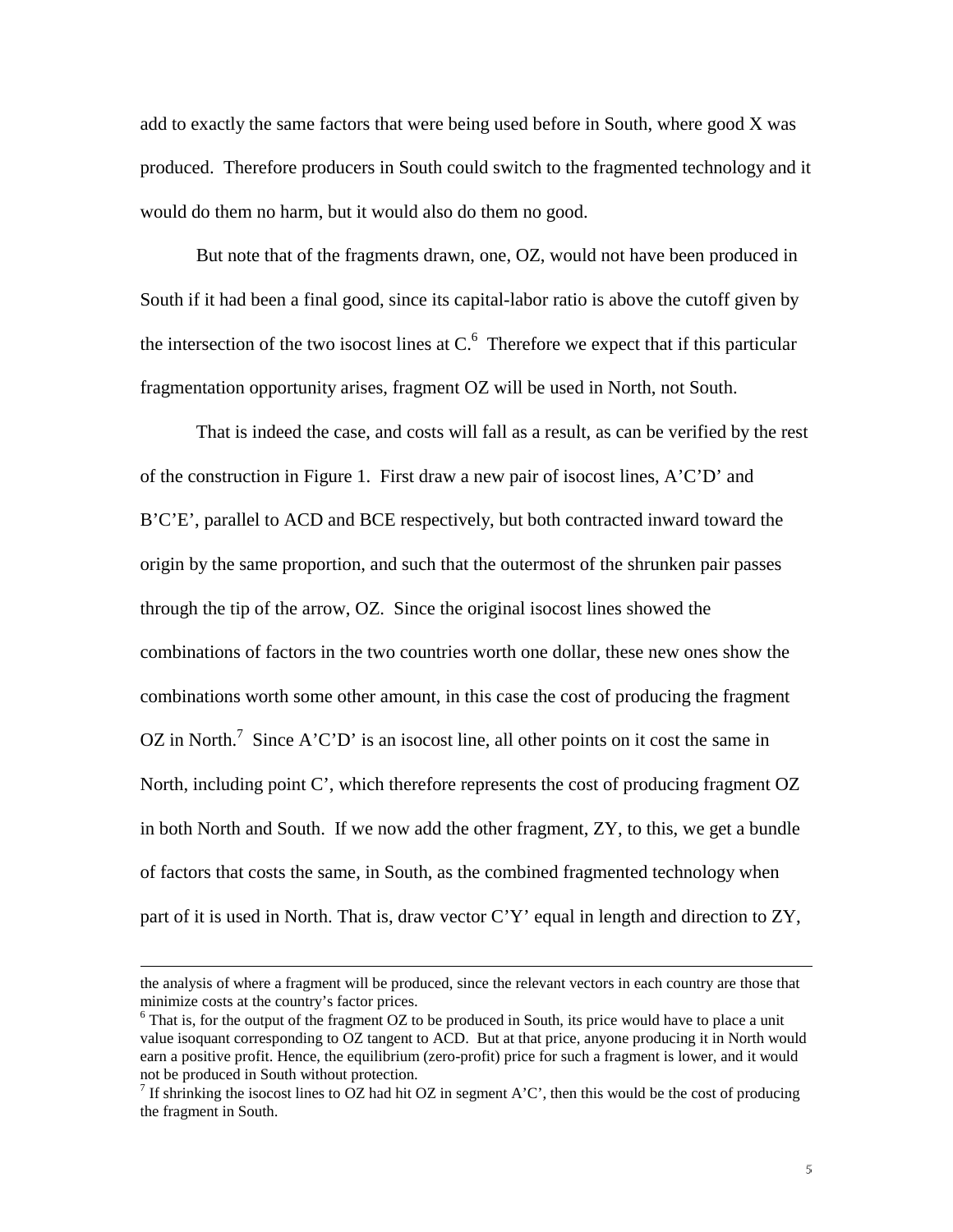starting at point C'. The tip of this arrow at Y' shows a bundle of factors that costs the same in South as the total fragmented technology, so long as the more capital-intensive fragment is produced in North, where the relative price of capital is lower.

Therefore, the fact that point Y' lies inside isocost line ACD tells us that use of the fragmented technology, even though it is just costless in the sense of using exactly the same total factors as the original technology, actually reduces cost if the fragments are produced in different countries. It also shows us the size of the cost savings, which is measured by the distance of Y' inside ACD.

#### *Costly Fragmentation*

Now consider costly fragmentation: a fragmentation technology that uses more combined factors than could have produced the good before. Such a case is shown in Figure 2, where the fragmented technology is again shown by vectors OZ and ZY. This time, however, the two together extend beyond the X isoquant, requiring more total factors. The same construction as in Figure 1 now yields a point Y' that is also beyond the isocost line ACD. Thus, even though in this case one of the fragments could be more cheaply produced in the other country, doing so would not save enough to make up for the greater total factor usage of the fragmented technology.

Therefore, if fragmentation is costly, it may not be used at all, even though one of the fragments could be done more cheaply in the other country. What matters is the size of the cost saving from exploiting different factor prices (the savings seen in Figure 1) compared to the cost of the extra resources required.

Figure 3 shows a case of costly fragmentation that *is* cost-saving if done in different countries. The construction is the same as in Figures 1 and 2; it just turns out

 $\mathbf 6$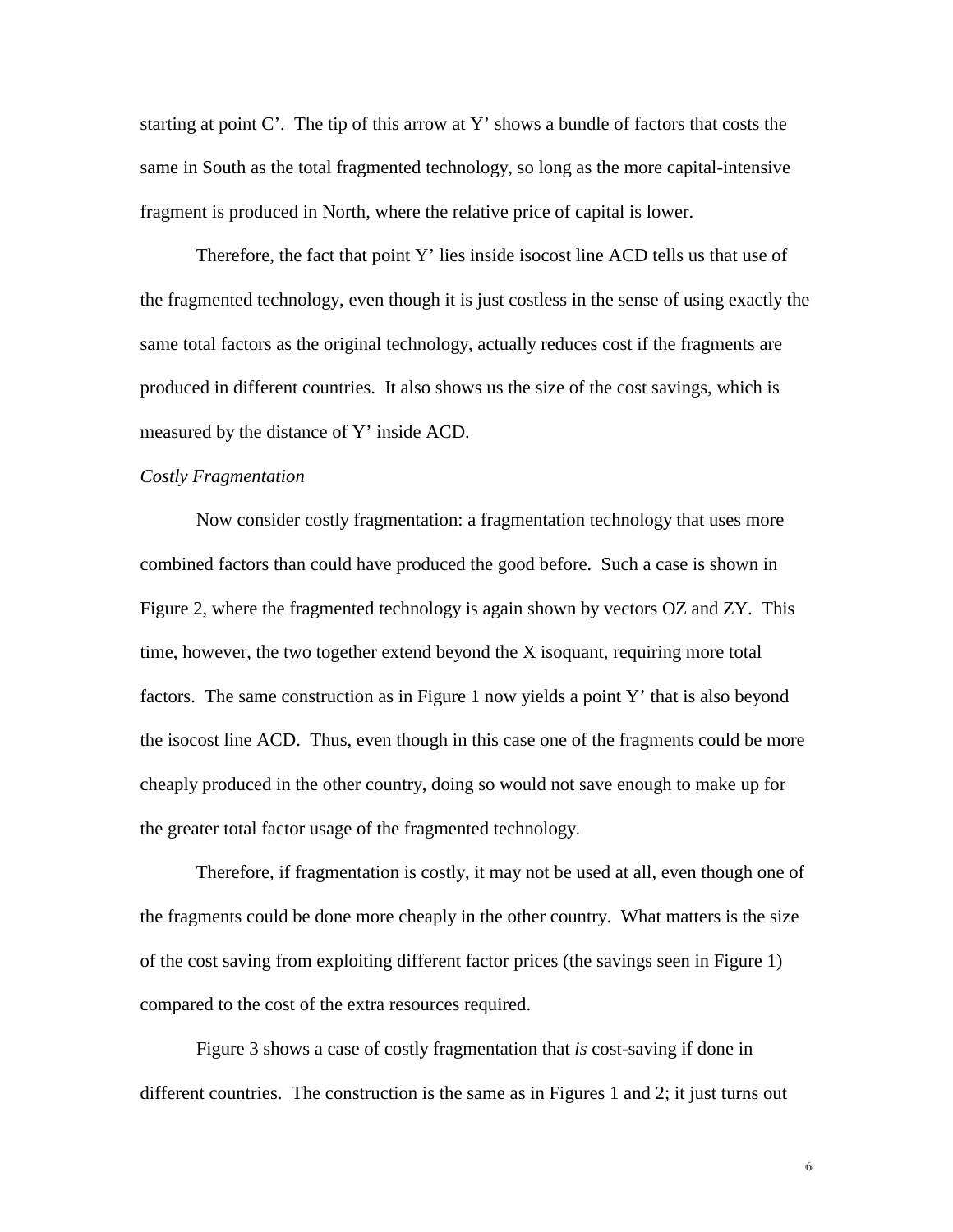differently. Of course I have made it do so by changing two things about the shapes and positions of the curves compared to Figure 2. I have made the capital-intensity of the fragment OZ greater, so that moving it to North could save more cost, and I have reduced the length of the vector ZY, reducing the real cost of the new technology in terms of real resources.

These several figures give us a complete picture of when fragmentation will be used, starting from free trade, in a world of two factors, many goods, and two cones. There are several directions one could go from this for a more complete understanding of the issue. I will consider just two: multiple cones, because they are straightforward; and trade impediments, because they are important. I suspect that the extension to more than two factors is also straightforward for those who visualize easily in three dimensions, but I will not attempt it here.

Before doing the case of multiple cones, however, I would ask the reader to do a bit of drawing for themselves in Figures 2 and 3. In both cases, move the arrow ZY around in the figure, keeping its base on the kinked line  $E'C'A'$  and drawing the locus traced out by its tip, Y. The result is an exact image of  $E'C'A'$  itself, transposed up and to the right by the vector ZY. The new curve has its kink at point Y', and it extends to the right and left of Y' in lines that are parallel to ACD and BCE respectively. The difference between the cases of Figures 2 and 3 is simply that this new curve lies wholly outside ACE in Figure 2, while part of it passes inside ACE in Figure 3, where fragmentation reduces cost

This technique can easily be applied to situations with more cones. Suppose, as shown in Figure 4, that there are four cones instead of two. The outer envelope of the

 $\boldsymbol{\gamma}$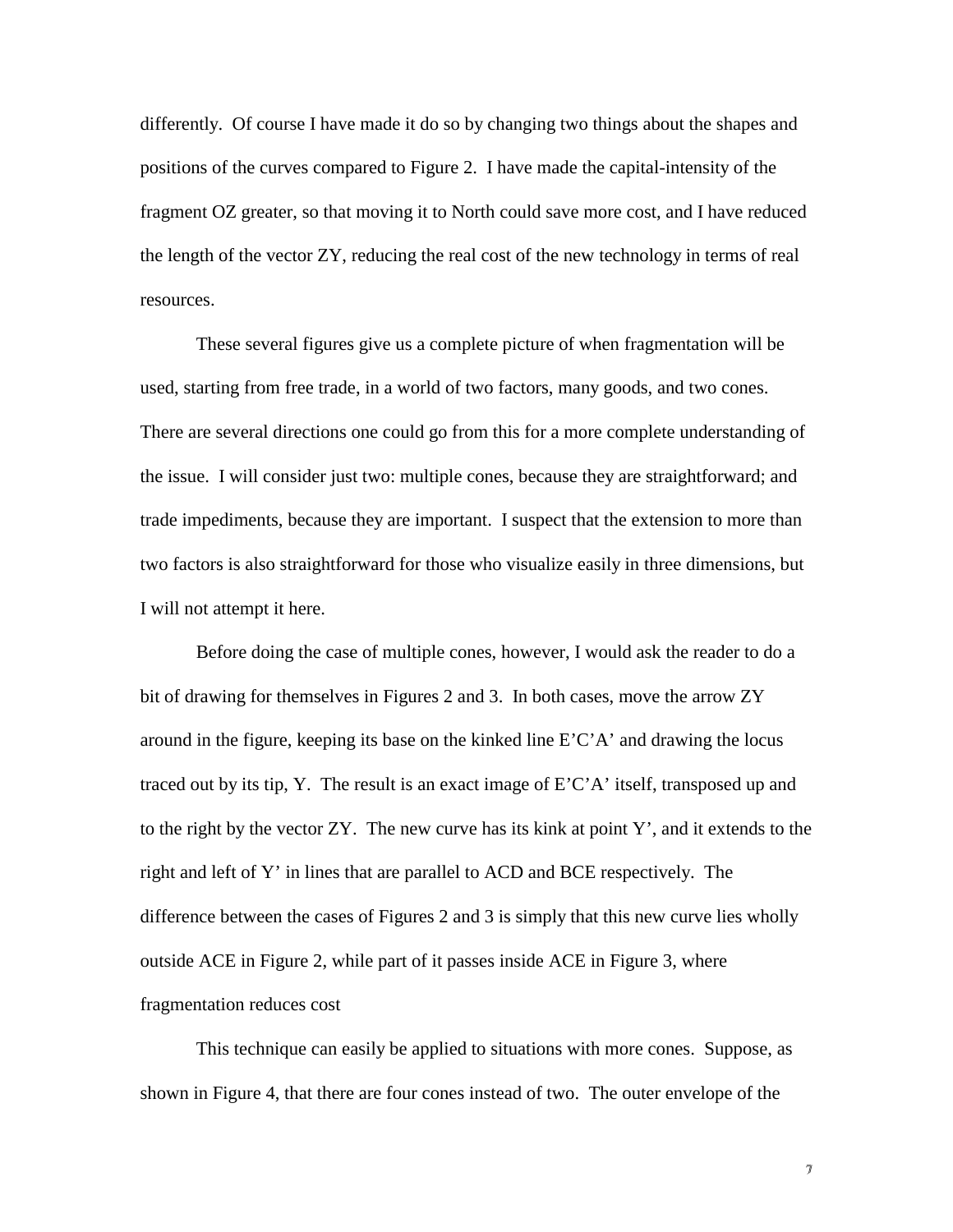four isocost lines is  $AC_1C_2C_3E$ . Good X is produced in the most labor-abundant cone, and again, a fragmentation technology becomes available that uses factor vectors OZ and ZY. This time, fragment OZ could be done at least cost in the second most capitalabundant cone, two cones away from the original X. This can be seen, as before, by shrinking the envelope  $AC_1C_2C_3E$  in toward the origin until it just touches vector OZ, which it does in the  $C_2C_3$  cone. The shrunken envelope is labeled A'E', and I now make an exact copy of it, transposing it northeast by the vector ZY. This forms the curve FG, which also has three kinks corresponding to  $C_1$ ,  $C_2$  and  $C_3$ . From the fact that FG passes inside the envelope  $AC_1C_2C_3E$ , we can conclude that this fragmentation technology will reduce costs, and therefore that it will be used.

With more than two cones, it is also easily possible that neither fragment of a new technology will be employed in the country that originally produced the good. Such an example is shown in Figure 5. Here there are three cones, and I consider the introduction of fragmentation in production of a good, X, that is produced in the middle cone. The fragments, however, differ sufficiently in capital intensity that one of them, OZ, is most efficiently produced in the most capital-abundant cone, while the other, ZY, belongs in the most labor abundant cone. In the case shown, although the combined fragments use more capital and labor than the original technology for producing X, our earlier construction indicates that the fragmented technology is cheaper if performed in these other cones. That is, point Y' is inside the middle cone's isocost line, BDFH. Therefore, when fragmentation becomes possible, if factor prices remain unchanged the entire X industry will shut down in the middle cone and production of the two fragments will arise in the other cones. Of course, if the X industry is large enough, this will induce changes

8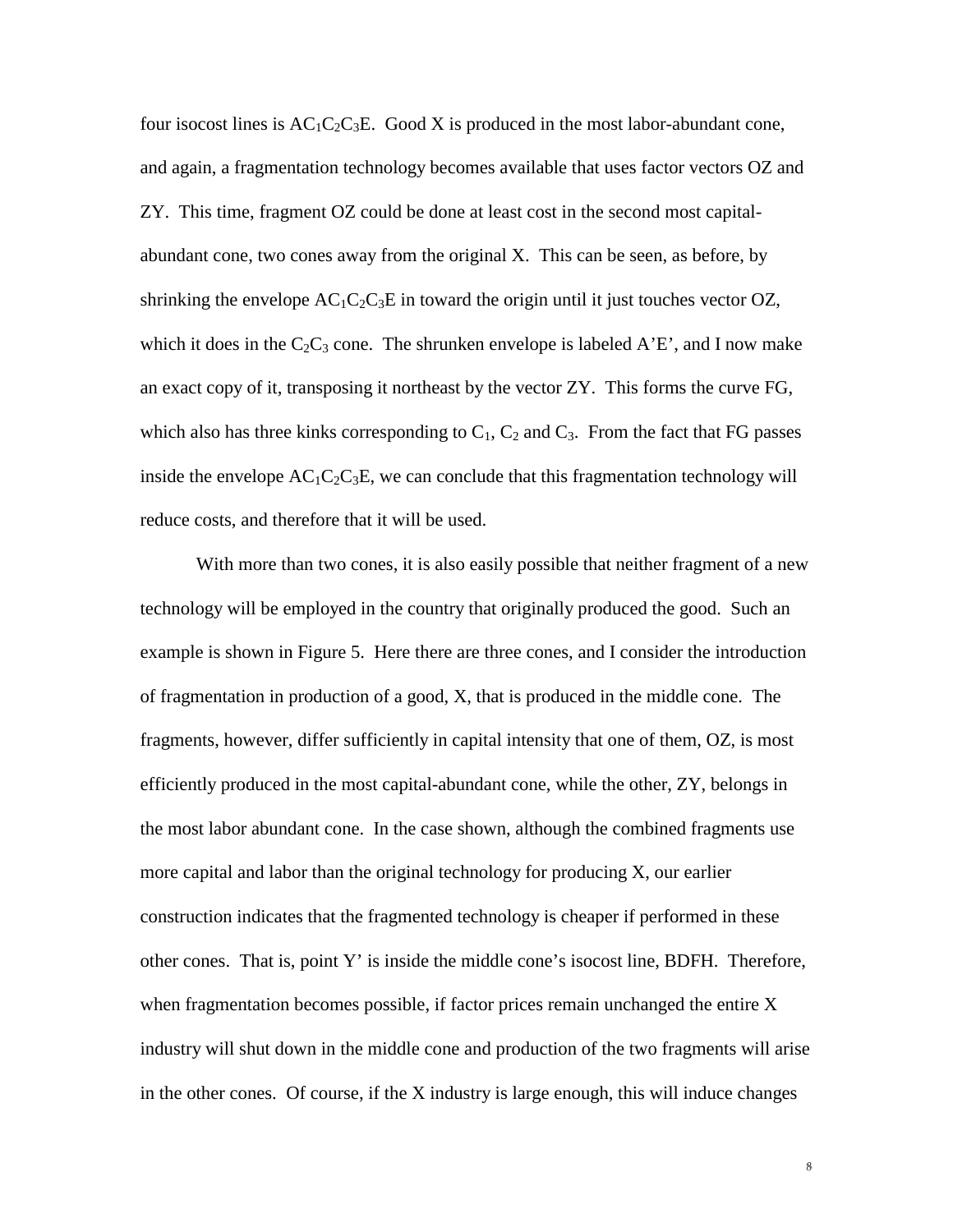in factor prices, and it may well be that these changes will permit a portion of the X industry in the middle cone to survive. But the potential for complete elimination of an industry is certainly present.

#### *Trade Barriers*

Now consider briefly what happens if there are barriers to trade, such as transport costs and/or tariffs. These permit the price of a good to be higher inside one country than in another, so long as the country with the higher price does not export the good. In the diagrams here, that means that the price of the good in any country that exports it must place its unit value isoquant tangent to the envelope of isocost lines, as before. But price in a country that imports the good, or in one that does not trade it at all because of a trade barrier, will place the unit value isoquant in closer to the origin than that. If the country produces the good itself, then domestic price must be high enough to place its isoquant just tangent to its own isocost line.

What does this do to our story? Not much. Although trade impediments, if sufficiently pervasive, will surely change factor prices, this will make them even more likely to be unequal across countries than if trade were frictionless and free. In any case, we can take those factor prices as given for drawing diagrams like Figures 1-4.

However, several effects of trade barriers can easily be understood without recourse to the figures. First, if there is no barrier to trade in X, but there is a barrier to trade in any intermediate input, call it Z, that accompanies fragmentation, then that barrier may render fragmentation unprofitable even when it would otherwise lower costs, as in Figure 3. There, for example, suppose that fragment OZ produces an intermediate input that must then be combined with the resources in vector ZY to produce good X. While

 $\mathbf 9$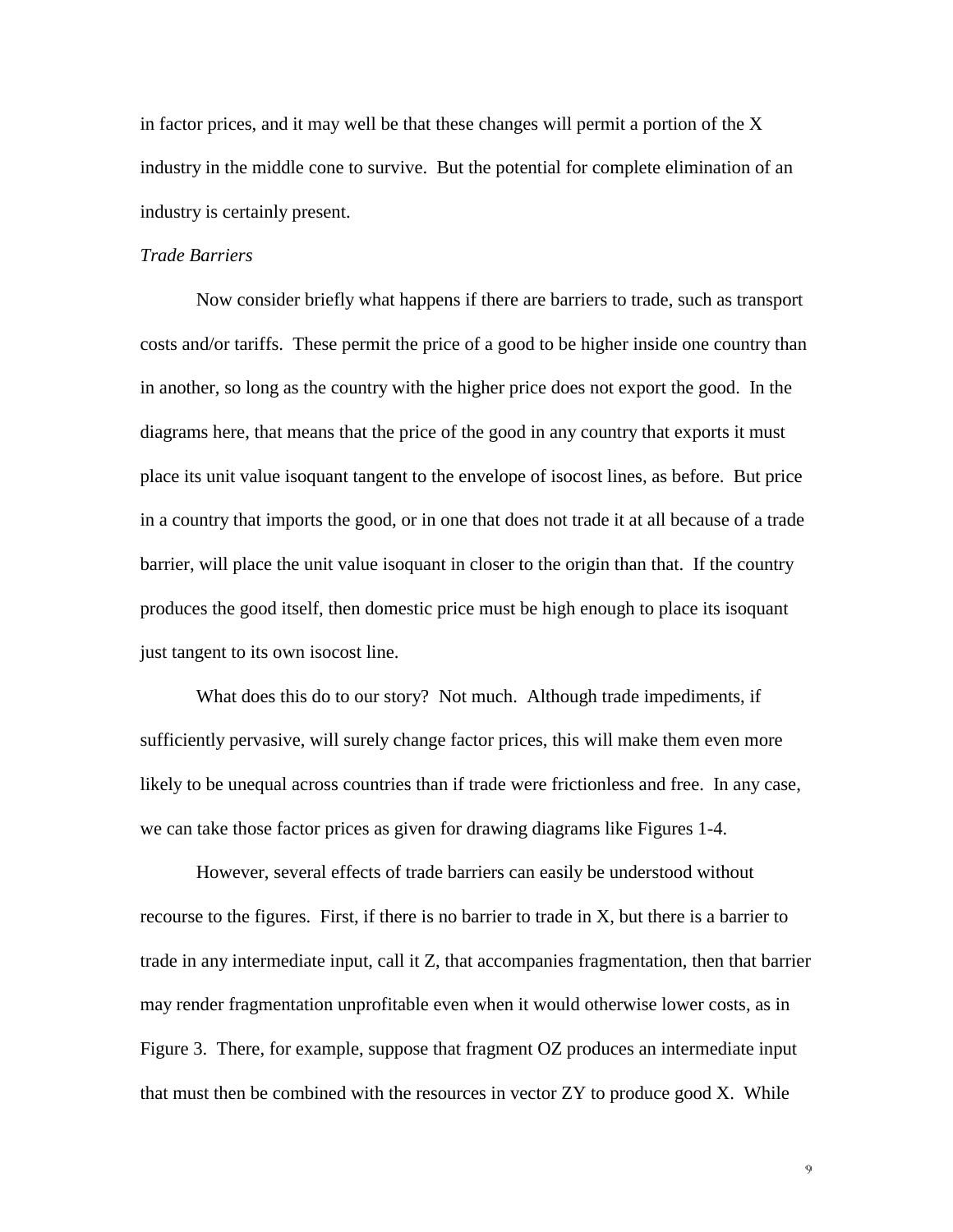the true cost of the intermediate input produced in the capital-abundant country is the same as factor bundle C', the cost to users of it in the labor-abundant country will be higher than this if there is an import tariff on it. It would not take a very large tariff to raise the cost above that of producing X with the old technology, in which case the tariff would prevent fragmentation from occurring.

Second, if there is a barrier to trade in X itself, but no barrier to trade in the intermediate good Z, then even fragmentation that would not have lowered cost with free trade might still be used. In Figure 2, for example, we saw that the fragmented technology would not be used under free trade. But suppose that the capital-abundant country places a tariff on imports of final good X, and suppose also in this case that it is fragment ZY that produces the intermediate input and fragment OZ that completes the processing to produce good X. The tariff on X will raise its price inside the capitalabundant country, and if large enough it can easily raise it above the cost of first importing the intermediate input and then producing X domestically using the fragmented technology.

These two examples indicate that fragmentation can be both encouraged and discouraged by trade barriers.

#### **III. How Does Fragmentation Affect Factor Prices?**

In Deardorff (1998) I pointed out that fragmentation has the potential to bring about factor price equalization. This will happen in a situation of free trade if the factor endowments of countries are sufficiently different to prevent FPE initially, and if costless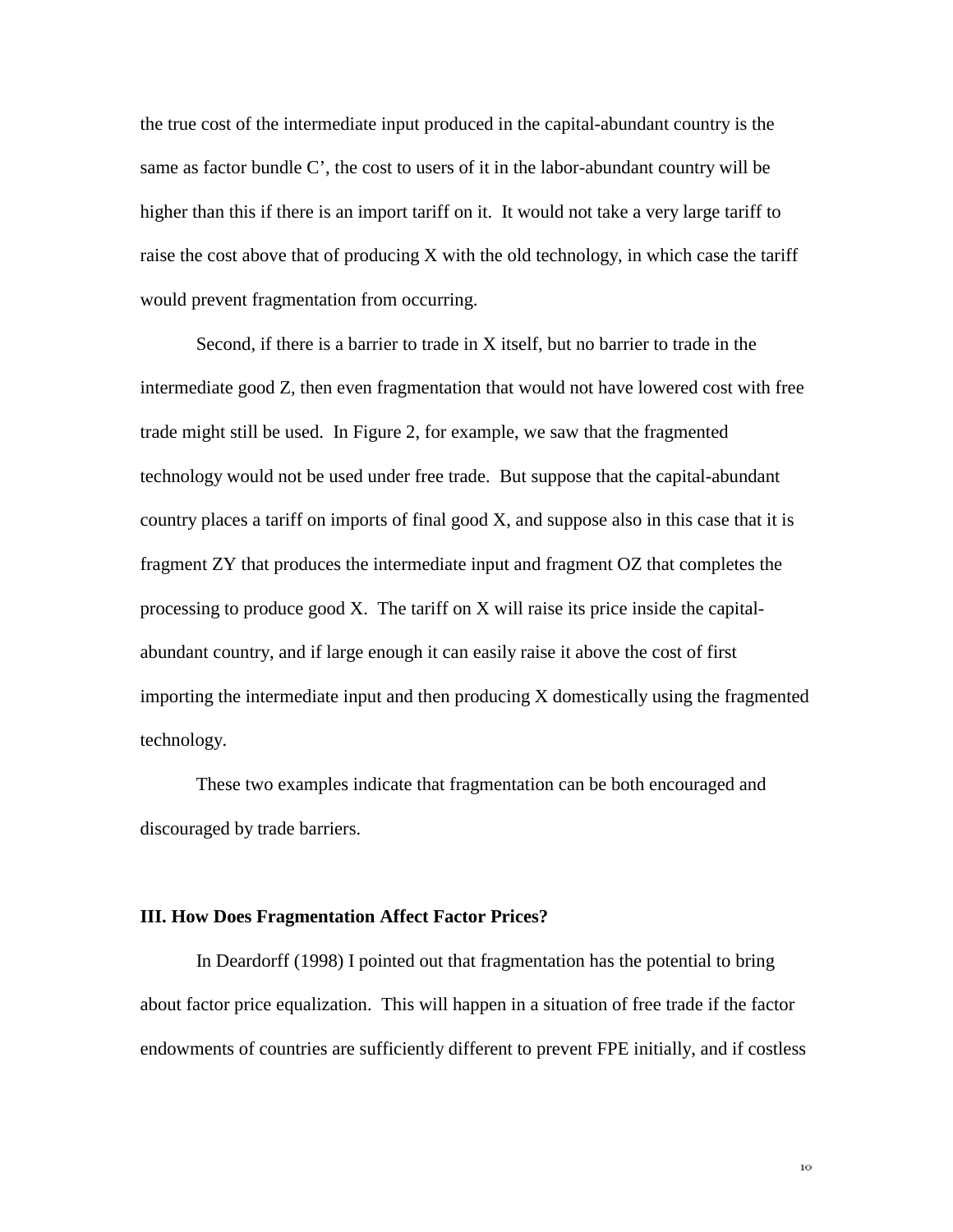fragmentation enlarges the sets of feasible factor uses enough to accommodate those differences across countries.<sup>8</sup>

But there is no guarantee that this will happen. On the contrary, if there are many goods and if fragmentation becomes possible in only some of them, then the potential for fragmentation to make any difference at all to the economy will be reduced. Indeed, this was my justification in Section II for considering the possibility that factor prices might not change at all.

Here I look at a middle ground. Suppose that fragmentation is quantitatively important enough to matter for factor prices, but not important enough to equalize them across countries. Then in what direction will factor prices move? The answer might seem obvious, from the fact that a large amount of fragmentation at appropriate factor intensities would equalize factor prices. Then surely, one might think, a smaller amount of fragmentation will bring them closer together. That need not be the case, however.

Let the initial situation, prior to fragmentation, be that shown in Figure 6. Factor prices in North and South with free trade are given, as before, by the unit isocost lines BCE and ACD respectively. Each country (or region) is producing a large number of goods, the unit-value isoquants of which are shown and labeled simply  $X_1$ ,  $X_2$ , etc. In general there could be a good produced in both countries, but I will assume that there is not. Instead, South produces all of the world's demand for goods  $X_1$  to  $X_S$  and North produces all of the world's demand for the remaining goods,  $X_{S+1}$  to  $X_N$ .

Now suppose that fragmentation becomes possible for any one of these goods, say good  $X_f$  produced in South. As before, the factor requirements of the fragments are

 $\overline{a}$ 

 $111$ 

<sup>&</sup>lt;sup>8</sup> If fragmentation is costly, then since it will not be used if factor prices are equal, it cannot cause complete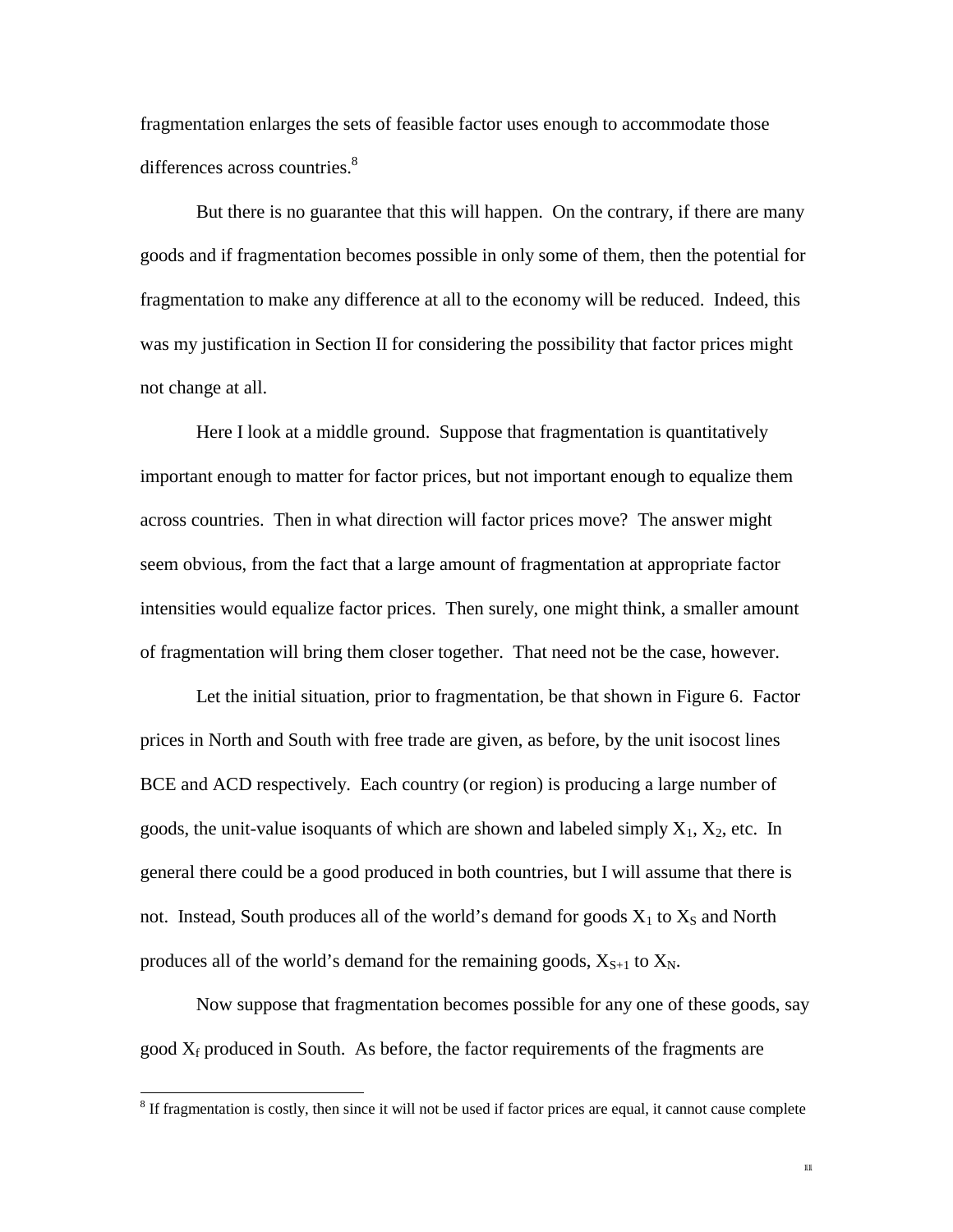shown as the vectors OZ and ZY.Since OZ is in the Northern cone, and since I have drawn this fragmentation as costless, we know from Section II that the fragmented technology will be used. Consider now the pressures that use of this technology in the two countries will put upon factor prices. These pressures are suggested by the three heavy arrows in the figure, but they require some explanation.

As North begins to produce fragment OZ, this creates additional demands for both factors in amounts given by vector OZ. These demands are added to the factor demands that the country already has for producing other goods. This will tend to bid up the prices of both factors, pushing the unit isocost line inward toward the origin, so I indicate that with an arrow that points inward in the reverse direction of the OZ vector. How this will affect relative factor prices in North is something that I will consider in a moment.

First, though, consider South. There, since the good whose technology is being fragmented is initially produced there, two things happen. First, production of good  $X_f$ ceases, reducing demands for both factors by the amounts that were employed there. Since this by itself would reduce factor prices and push the isocost line outward, I draw the arrow  $F_X$  pointing away from the origin in the direction of the capital-labor ratio in industry  $X_f$ . Second, new production of the fragment ZY requires factors in the ratio given by its slope, so I draw a line parallel to ZY from the origin and indicate another arrow of pressure on factor prices,  $F_Y$ , pointing inward where it crosses South's isocost line.

It seems intuitively clear that these arrows are suggestive of how the isocost lines will shift, and perhaps rotate, as a result of fragmentation. The arrow pointing inward on

 $\overline{a}$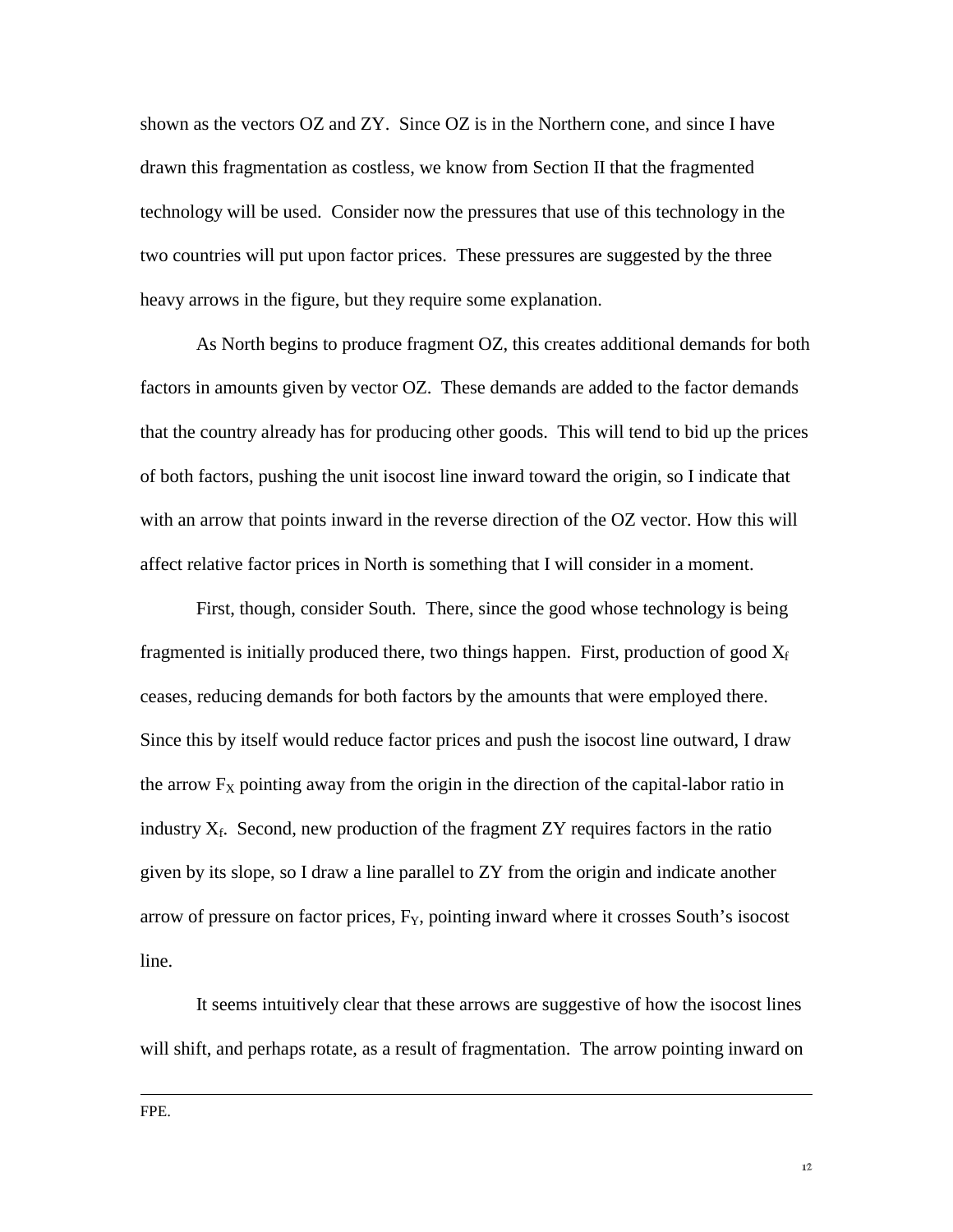North's isocost line, for example, suggests that factor prices will both go up, and since it is more or less in the middle of the range of isoquants previously used in North, this will tend to shift the isocost line in an approximately parallel fashion, not particularly changing its slope. On the other hand, if that arrow had been, say, much further up and to the left on the isocost line, representing a much greater increase in demand for capital compared to labor, it would suggest a greater rise in the price of capital and thus a flattening of the isocost curve, as though it were tilted by the push of the arrow.

Similarly, in the South the outward arrow  $F_X$  suggests falling factor prices that, because the arrow is drawn high among the capital intensities of South's industries, will make South's isocost line steeper. At the same time, the inward arrow for the more laborintensive fragment,  $F_Y$ , tends to raise factor prices, and may also reinforce that rotation. For the case shown, then, the three arrows together seem to suggest not much change in relative factor prices in North, accompanied by a rise in the wage-rental ratio in South. To avoid clutter, I have not drawn the resulting new isocost lines in Figure 6, but the reader can add them if interested. In North the new isocost line would be shifted inward from BCE slightly, without much change in slope. In South ACD would be rotated somewhat clockwise, pivoting somewhere low on the segment AC, since there is a net reduction at initial prices in demands for factors in South. Together, in this particular case, the changes seem to take us in the direction of FPE.

But if you accept this argument, then such a move toward factor price equality is not at all assured. It depends crucially on where the heavy arrows happen to be, and thus on the factor intensities both of the fragments and of the original technology. There are

 $1\overline{3}$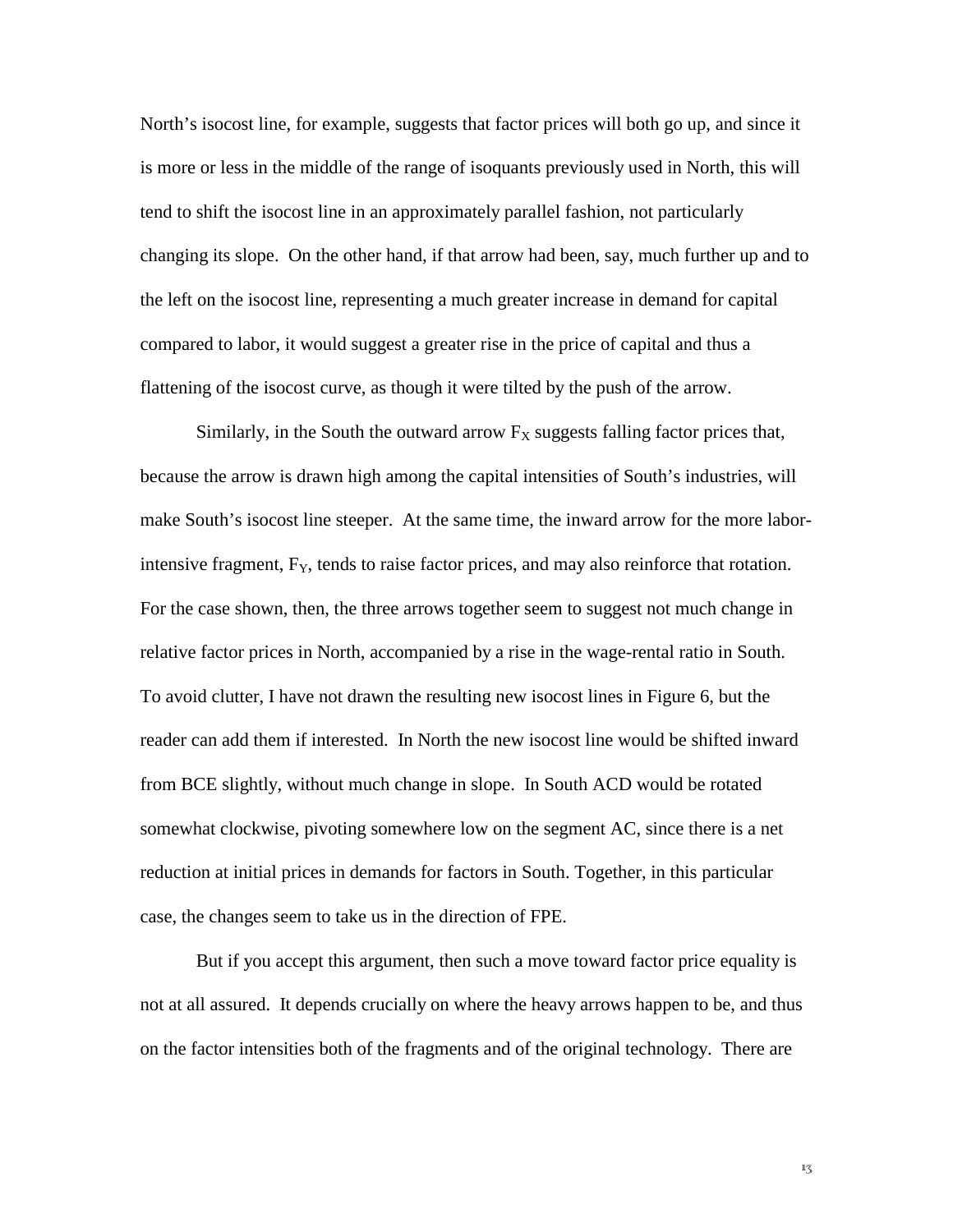many possibilities, including that relative factor prices move in the same direction in both countries and that they both move either together or further apart.

Figure 7 shows a case in which relative factor prices move further apart. In the case shown, it is the most labor-intensive good,  $X_1$ , for which a fragmentation technology becomes available, with a capital-intensive fragment, OZ, that can be performed in North at lower cost, although it is then the most labor-intensive process being used there. The more labor-intensive fragment,  $ZY$ , is of course even more labor-intensive than  $X_1$ , although not by much. Once again, arrows  $F_Z$ ,  $F_Y$ , and  $F_X$  show the pressures on unit isocost lines, via factor markets and factor prices, due to the fragmentation. Fragment OZ, being the most labor intensive process in North, increases the wage there more than the rental and makes the isocost line steeper (not shown). Fragment ZY would do the same in South if it were not for the offsetting downward pressure on wages due to the cessation of production of  $X_1$ . The latter necessarily involves more resources than the fragment ZY, and therefore can easily dominate it, causing the wage-rental ratio to fall. Therefore this is a case in which fragmentation can cause the relative wage to fall in South and rise in North, the two ratios thus moving further apart.

### **IV. Factor Price Determination**

These conclusions about effects on factor prices may seem somewhat less than certain, since I have not provided a full model of how they are determined, and indeed they are only examples of what might happen. But that they are valid examples can be shown rather simply in the following more explicit version of the model.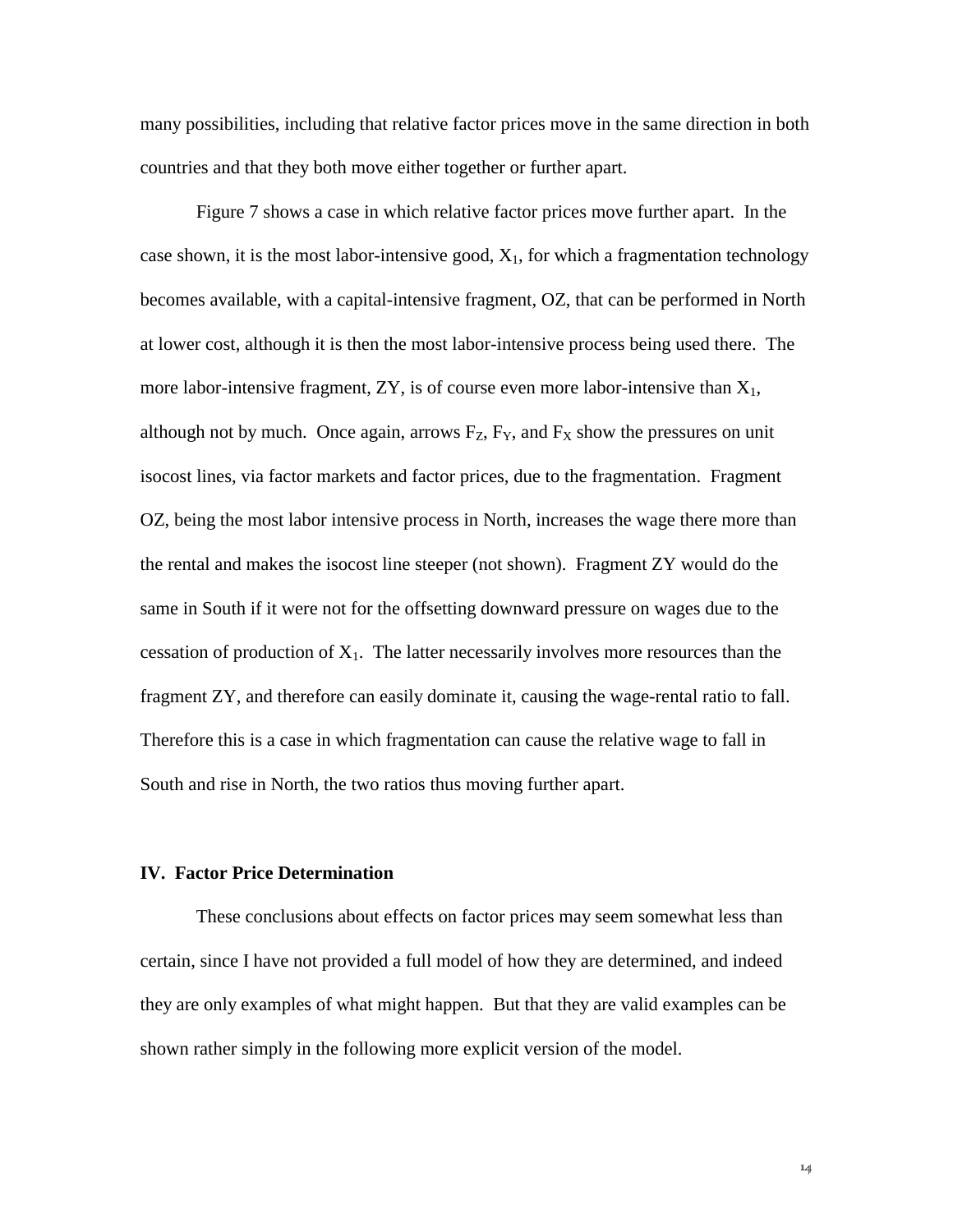Suppose that all preferences are identical and Cobb-Douglas, with β*j* the share of each consumer's expenditure on good *j*. Suppose that all production functions are also Cobb-Douglas in factors capital and labor, with  $\alpha_i$  the capital share and 1- $\alpha_i$  the labor share in industry *j*. Finally, suppose that in the initial equilibrium South produces only goods  $J_S=1,...,s$  and North produces only goods  $J_N=s+1,...,n$ . Let any changes we now introduce be small enough so that both countries continue to produce only these same ranges of goods.

Then the algebra of the Cobb-Douglas case tells us that relative factor prices in each country are given by:

$$
\omega_i^0 = \frac{w_i^0}{r_i^0} = \frac{\sum_{j \in J_i} (1 - \alpha_j) \beta_j}{\sum_{j \in J_i} \alpha_j \beta_j} \frac{K_i}{L_i} = \frac{1 - \overline{\alpha}^i}{\overline{\alpha}^i} \frac{K_i}{L_i}
$$
(1)

where  $w_i$ ,  $r_i$ ,  $K_i$ ,  $L_i$  are the wage, rental rate, capital stock and labor force of region  $i$ respectively, and  $\bar{\alpha}_i$  is the weighted average of the capital shares,  $\alpha_i$ , in the industries operating in country *i*:

$$
\overline{\alpha}_i = \frac{\sum_{j \in J_i} \alpha_j \beta_j}{\sum_{j \in J_i} \beta_j}
$$

Equation (1) says that the wage-rental ratio in a country depends on its factor endowments and on the relative weighted averages of the labor shares compared to the capital shares in its own production. Given the goods that a country or region produces, the relative returns to factors depend inversely on their endowments. But given their endowments, the relative returns also depend positively on the average factor intensities of their own industries. This is the feature of the model that I will use here. The higher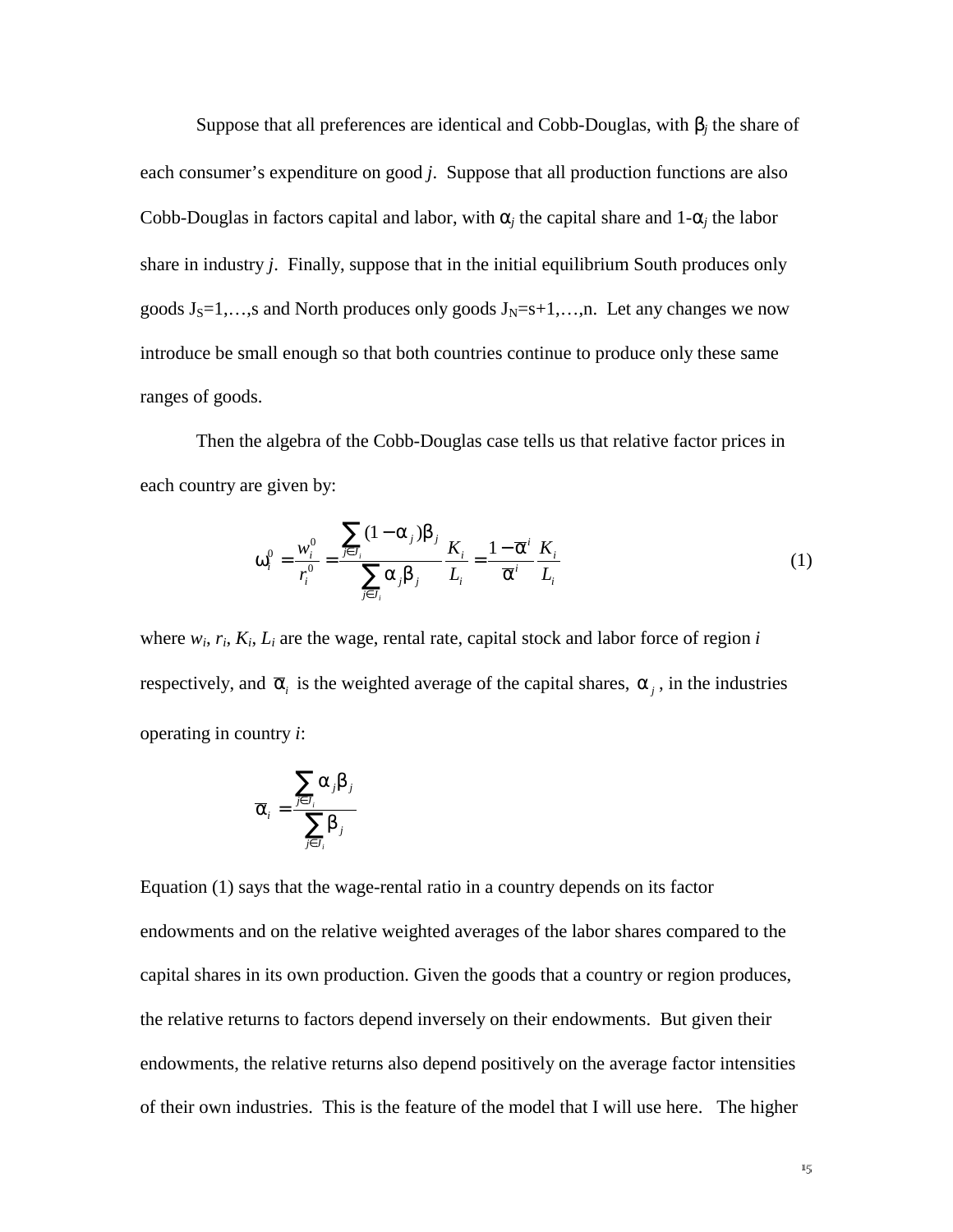the average labor intensity of the goods that a country produces, for example, the higher the country's relative wage.

Now let an industry,  $j' \in J_s$ , become costlessly fragmented. This means that it is split into two parts,  $j'_1$  and  $j'_2$ , that together produce good  $j'$ . Let these fragments also be Cobb-Douglas as follows: Fragment *j*′ 1 produces an intermediate input, *z,* using the production function

$$
z = K_{z1}^{\alpha_{z1}} L_{z1}^{1-\alpha_{z1}}
$$

and fragment  $j'_2$  produces final good  $j'$  with production function

$$
x_{j'} = \left(K_{z2}^{\alpha_{z2}} L_{z2}^{1-\alpha_{z2}}\right)^{1-\gamma} z^{\gamma}
$$

Thus, of the share of expenditure  $\beta_{i'}$ , that goes to good *j'*, a fraction  $\gamma$  is paid to capital and labor employed in fragment  $j'_1$  producing the intermediate good *z*, while the fraction 1- $\gamma$  is paid to capital and labor in the second fragment,  $j'_2$ , producing the final good.

Suppose for concreteness that  $\alpha_{z1} > \alpha_{i'} > \alpha_{z2}$ . Also, consistent with this, let fragment  $j'_1$  be produced in North, and fragment  $j'_2$  in South, as in the figures. North's new wage rental ratio can be found from (1), adding the appropriate terms into both numerator and denominator for the fragment  $j_1$ <sup>'</sup>:

$$
\omega_N^1 = \frac{(1 - \alpha_{z1})\gamma \beta_{j'} + \sum_{j \in J_N} (1 - \alpha_j) \beta_j}{\alpha_{z1} \gamma \beta_{j'} + \sum_{j \in J_N} \alpha_j \beta_j} \frac{K_N}{L_N}
$$
\n
$$
= \omega_N^0 + (\overline{\alpha}^N - \alpha_{z1}) \Omega_N
$$
\n(2)

where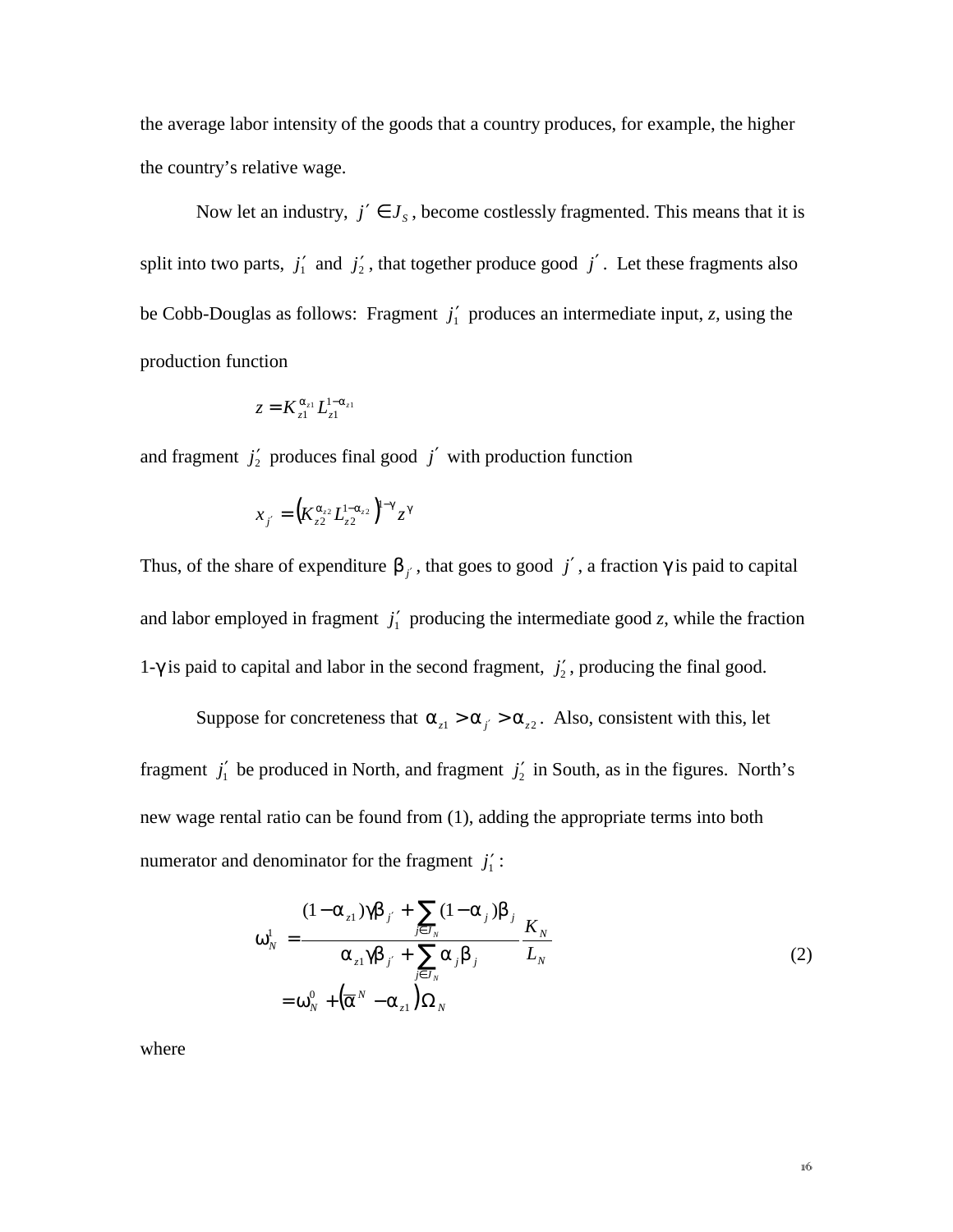$$
\Omega_{N} = \frac{\gamma \beta_{j'}}{\left(\alpha_{z1} \gamma \beta_{j'} + \sum_{j \in J_{N}} \alpha_{j} \beta_{j}\right) \overline{\alpha}^{N}} \frac{K_{N}}{L_{N}} > 0
$$

The expression for  $\omega_N^1$  in (2) is evidently larger than  $\omega_N^0$  if  $\alpha_{z_1}$  is smaller than  $\overline{\alpha}^N$ , the weighted average of the  $\alpha_j$ 's in  $J_N$ , as was the case in Figure 7.

Similarly, the new wage-rental ratio in South is found from (1) by adding a term in top and bottom for new fragment  $j'_2$ , and also subtracting the term for the no-longerproduced good *j*′ itself, since it should no longer be included in the summations:

$$
\omega_{s}^{1} = \frac{(1 - \alpha_{z2})(1 - \gamma)\beta_{j'} - (1 - \alpha_{j'})\beta_{j'} + \sum_{j \in J_{s}} (1 - \alpha_{j})\beta_{j}}{\alpha_{z2}(1 - \gamma)\beta_{j'} - \alpha_{j'}\beta_{j'} + \sum_{j \in J_{s}} \alpha_{j}\beta_{j}} \frac{K_{s}}{L_{s}}
$$

$$
= \frac{-[(1 - \alpha_{j'})\gamma - \delta]\beta_{j'} + \sum_{j \in J_{s}} (1 - \alpha_{j})\beta_{j}}{-[\alpha_{j'}\gamma + \delta]\beta_{j'} + \sum_{j \in J_{s}} \alpha_{j}\beta_{j}} \frac{K_{s}}{L_{s}}
$$

where

$$
\delta = (\alpha_{i'} - \alpha_{z2})(1 - \gamma) > 0
$$

This can be manipulated to yield

$$
\omega_s^1 = \omega_s^0 - \left[ (\overline{\alpha}^s - \alpha_{j'}) - \frac{\delta}{\gamma} \right] \Omega_s \tag{3}
$$

where

$$
\Omega_{S} = \frac{\gamma \beta_{j'}}{\left( (1 - \gamma) \alpha_{z2} \beta_{j'} + \sum_{j \in J_{S} - j'} \alpha_{j} \beta_{j} \right) \overline{\alpha}^{S}} \frac{K_{S}}{L_{S}} > 0
$$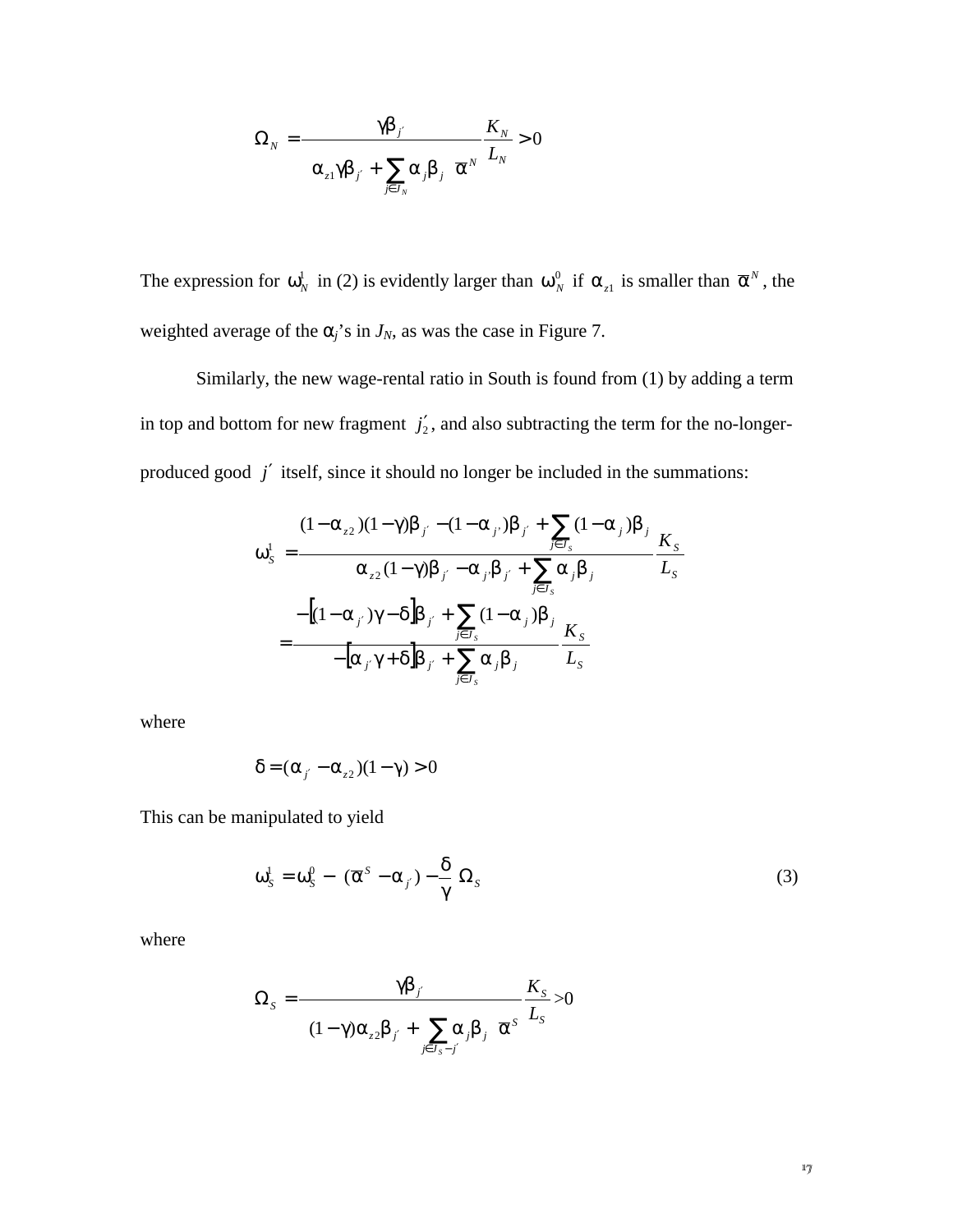Thus  $\omega_s^1$  is less than  $\omega_s^0$  if  $\alpha_{z_2}$  and  $\alpha_{j'}$  are sufficiently close together, so that  $\delta$  is small in (3), and if the original good, *j*′ , was less capital intensive than the average industry in South. Again, this was the case in Figure 7.

#### **IV. Conclusion**

Fragmentation, as defined here, is a diverse phenomenon. When a production process is split into parts, this can be done in a wide variety of ways, and it matters greatly to the economies involved what form the fragmentation takes. In this paper I have looked at just two issues – whether and where fragmented technologies will be used, and the effects of fragmentation on factor prices. In both cases, the answers depend on the nature of the fragmentation. Most important for the results, in both cases, are the factor intensities of the fragments. Also important for the viability of a fragmented technology is its total use of resources.

For the use of fragmented technologies, the analysis shows that even a costly fragmentation technology, one which uses more resources than the original, may be viable. This is true, however, only if countries lie in different diversification cones and (at least) one of the fragments lies in a different cone than the original, unfragmented technology. In that case, the viability of the fragmented technology depends on a tradeoff between its extra cost in terms of resources and the cost saving that can be achieved by performing fragments in countries where factor prices favor them.

Regarding the effects of fragmentation on factor prices, it is of course possible that fragmentation will equalize them across countries. When this does not happen, however, it need not be the case that factor prices are drawn closer together by

18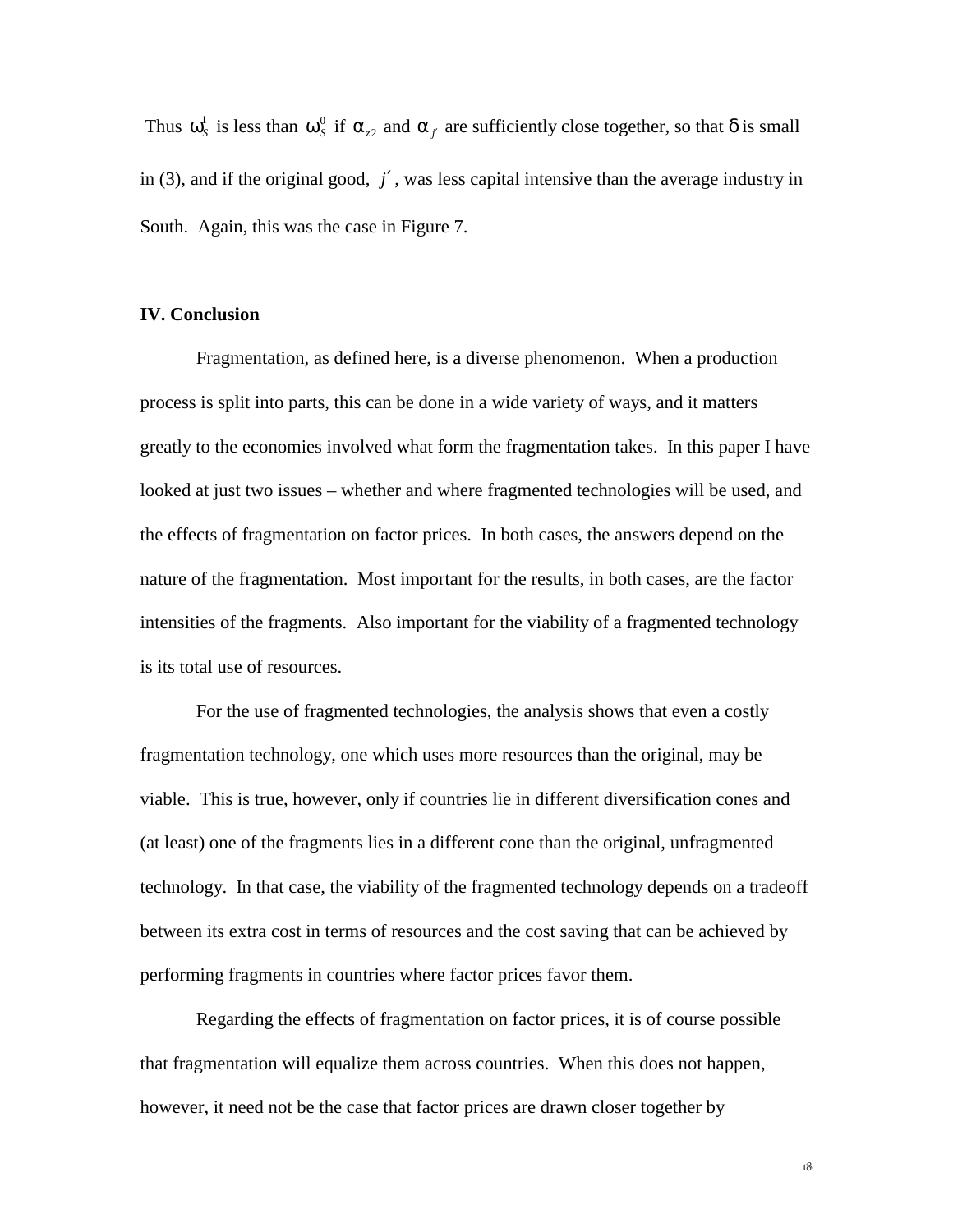fragmentation. Instead, the effects on relative factor prices in the countries where the fragmentation takes place depend fairly systematically on the factor intensities of the fragments, as well as that of the original technology. What matters, however, is how these factor intensities compare to the average intensities of processes in use in each country before fragmentation, not their intensities compared to all goods produced globally.<sup>9</sup>

#### **References**

Davis, Donald R. 1996 "Trade Liberalization and Income Distribution," in process, July.

- Deardorff, Alan V. 1979 "Weak Links in the Chain of Comparative Advantage," *Journal of International Economics* 9, (May), pp. 197-209.
- Deardorff, Alan V. 1994 "The Possibility of Factor Price Equalization, Revisited," *Journal of International Economics* 36, pp. 167-175.
- Deardorff, Alan V. 1998 "Fragmentation in Simple Trade Models," Research Seminar in International Economics Working Paper No. 422, University of Michigan, January 7.

 $\overline{a}$ 

 $9^9$  Davis (1996) has made a similar point for the effects of trade liberalization in a multi-cone model.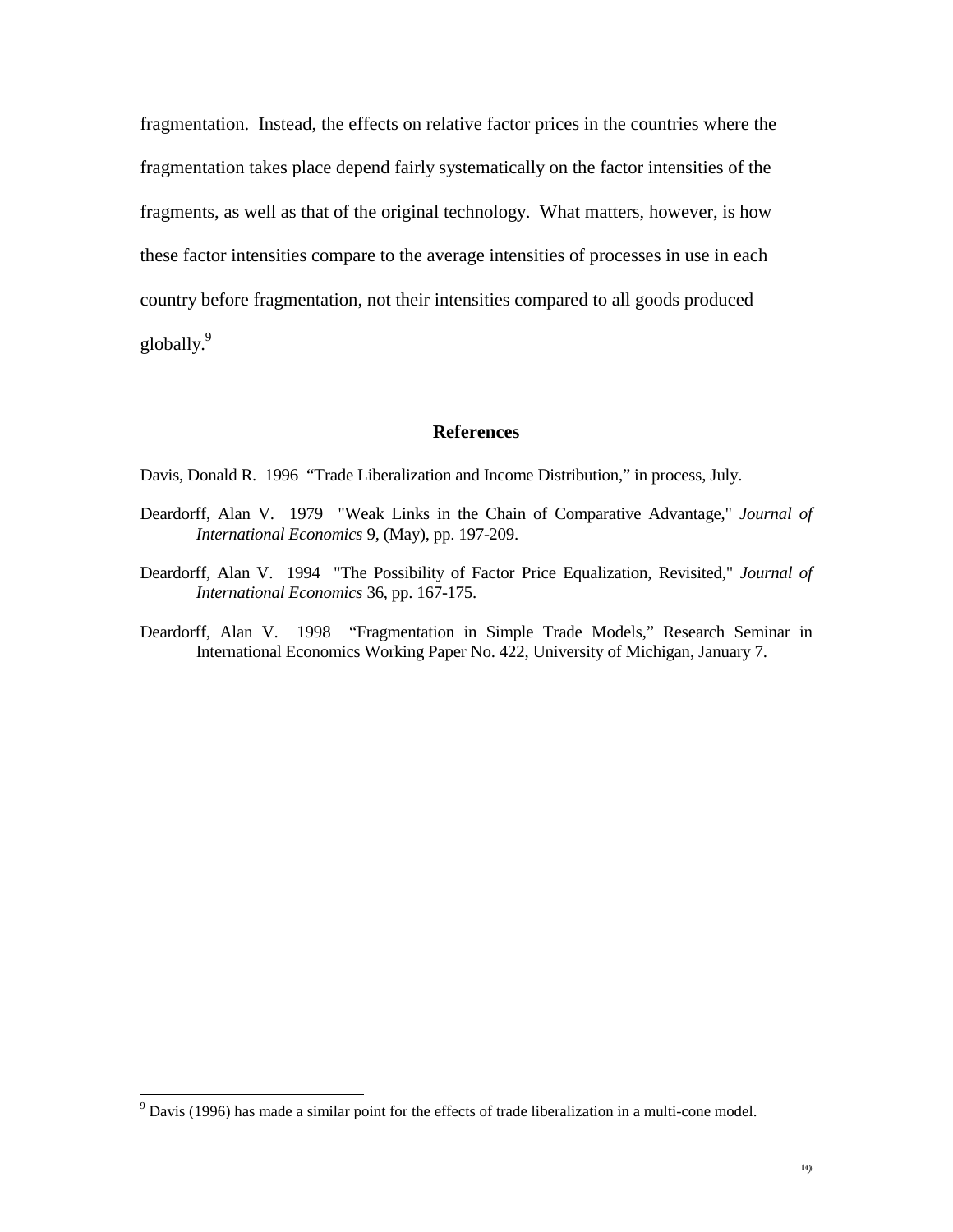

Figure 1: Cost Saving from Costless Fragmentation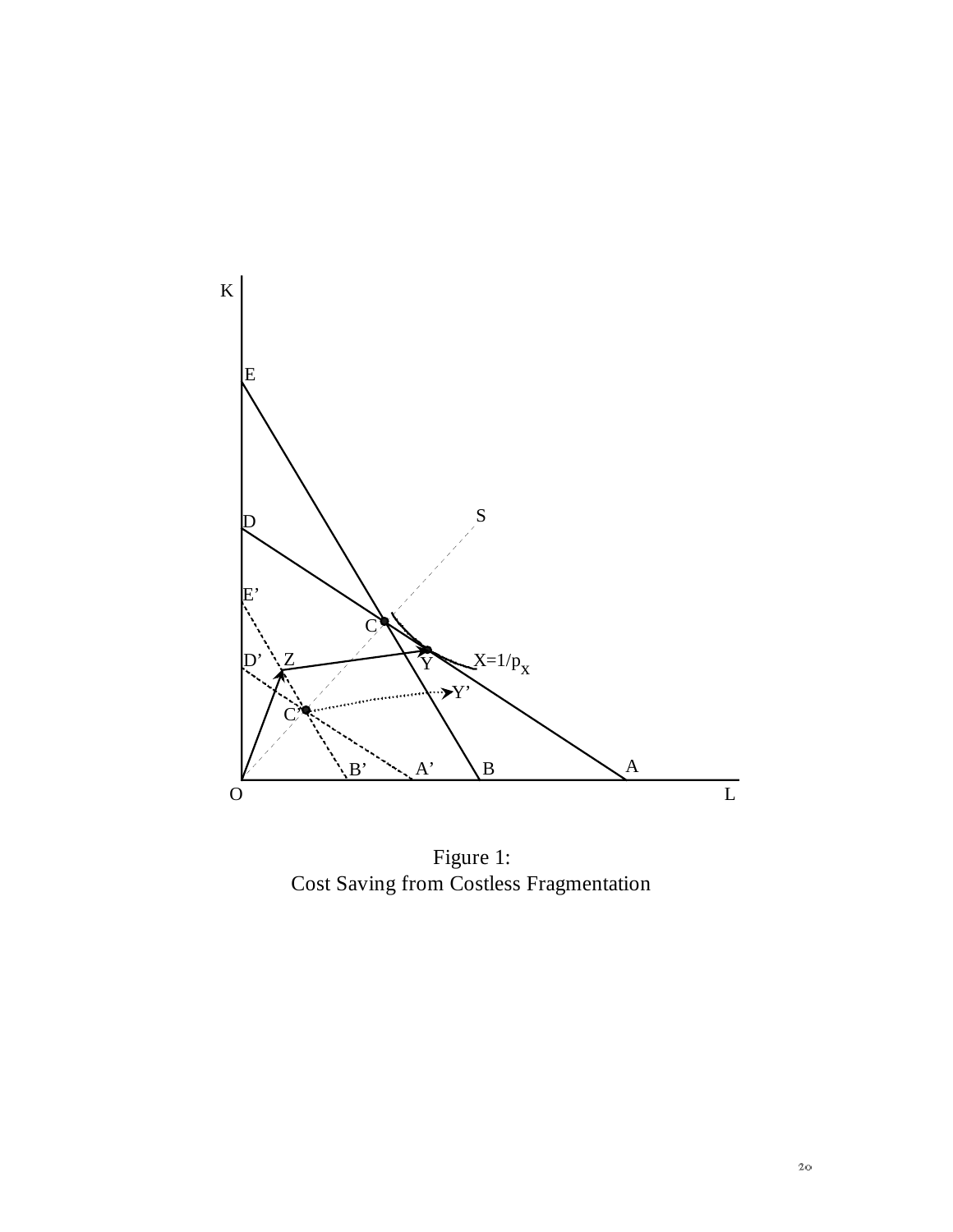

Figure 2: Cost Increase from Costly Fragmentation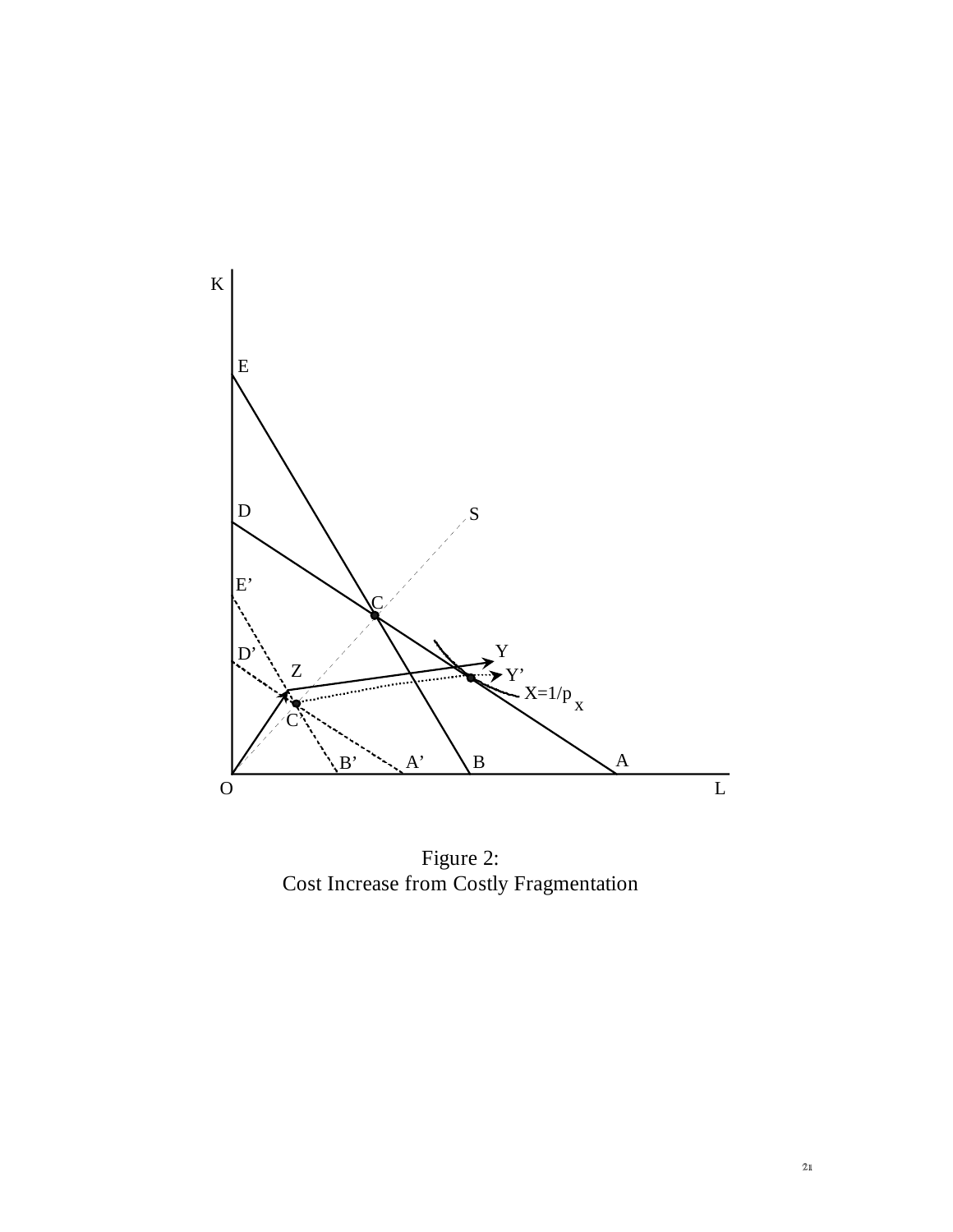

Figure 3: Cost Saving from Costly Fragmentation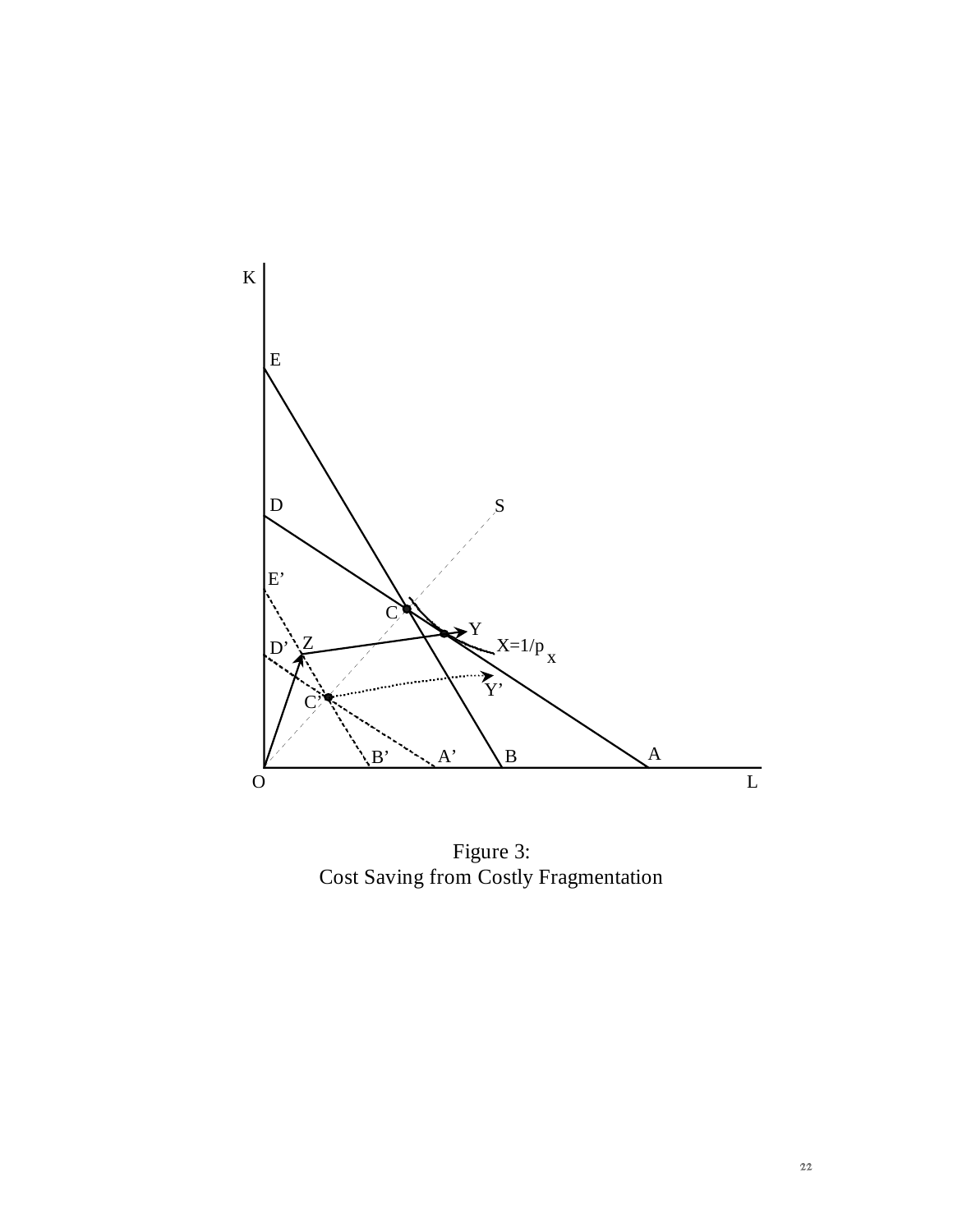

Figure 4: Cost Saving Fragmentation with Four Cones of Specialization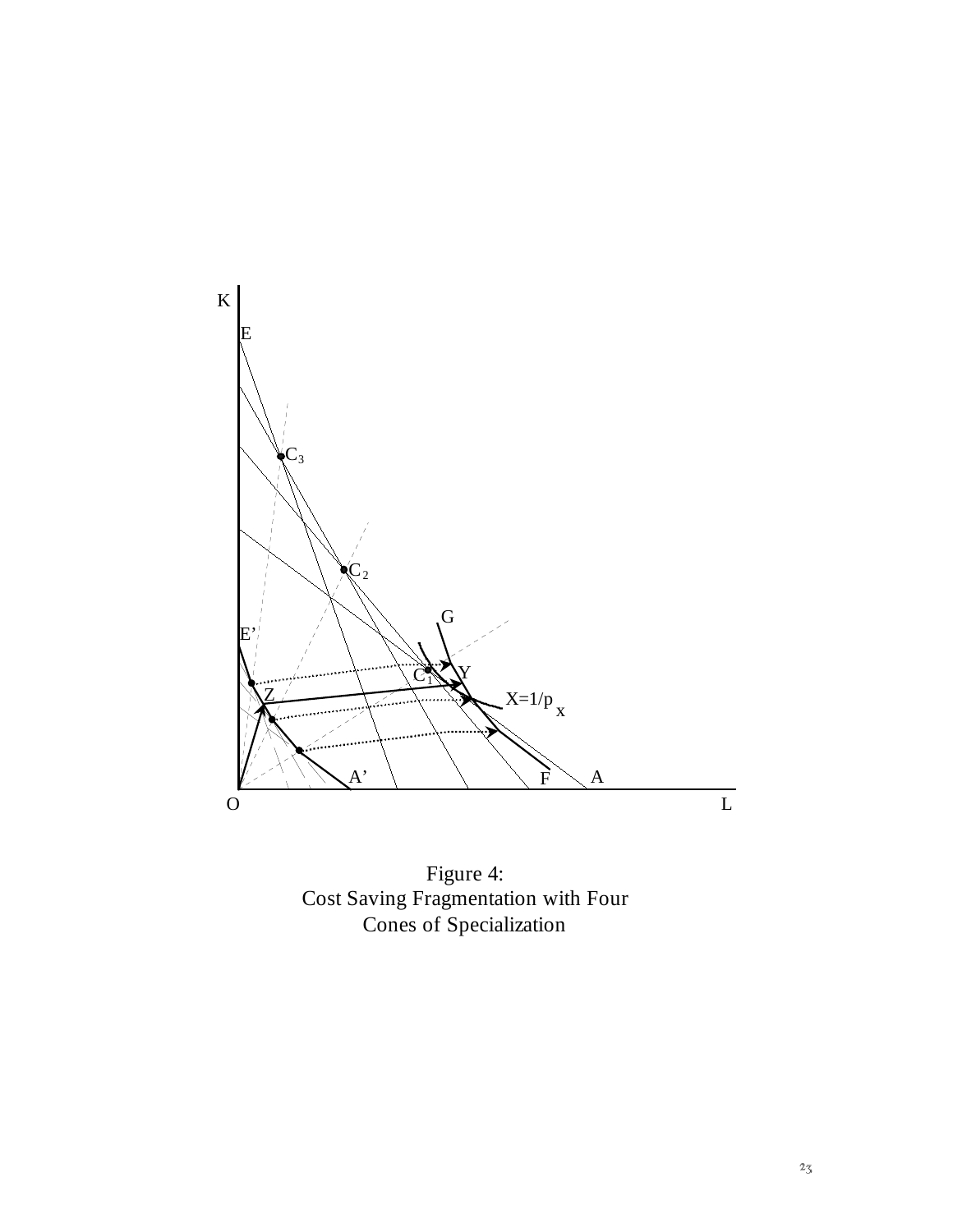

Figure 5: Fragmentation Off Both Shores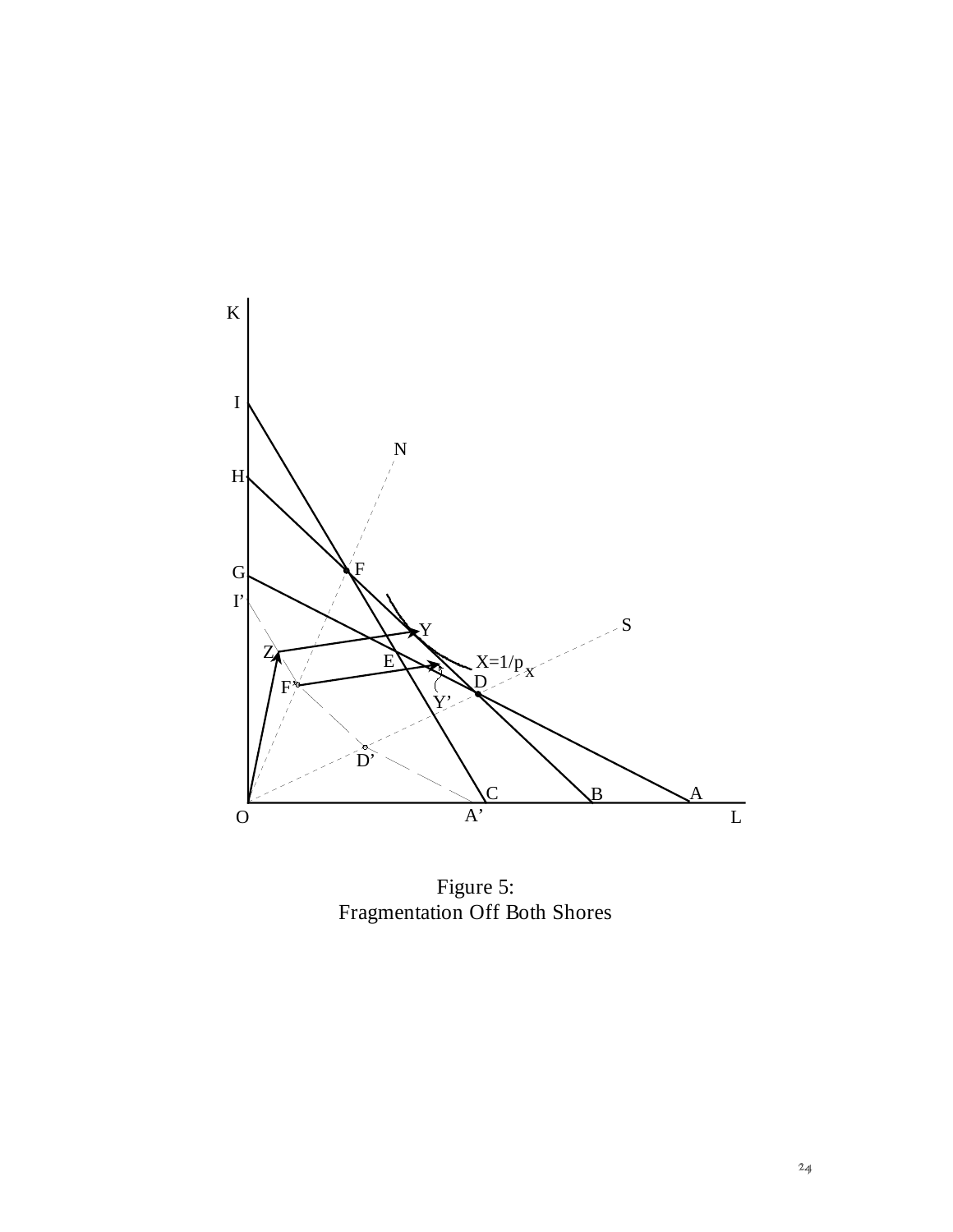

Figure 6: Fragmentation Pressures on Factor Prices